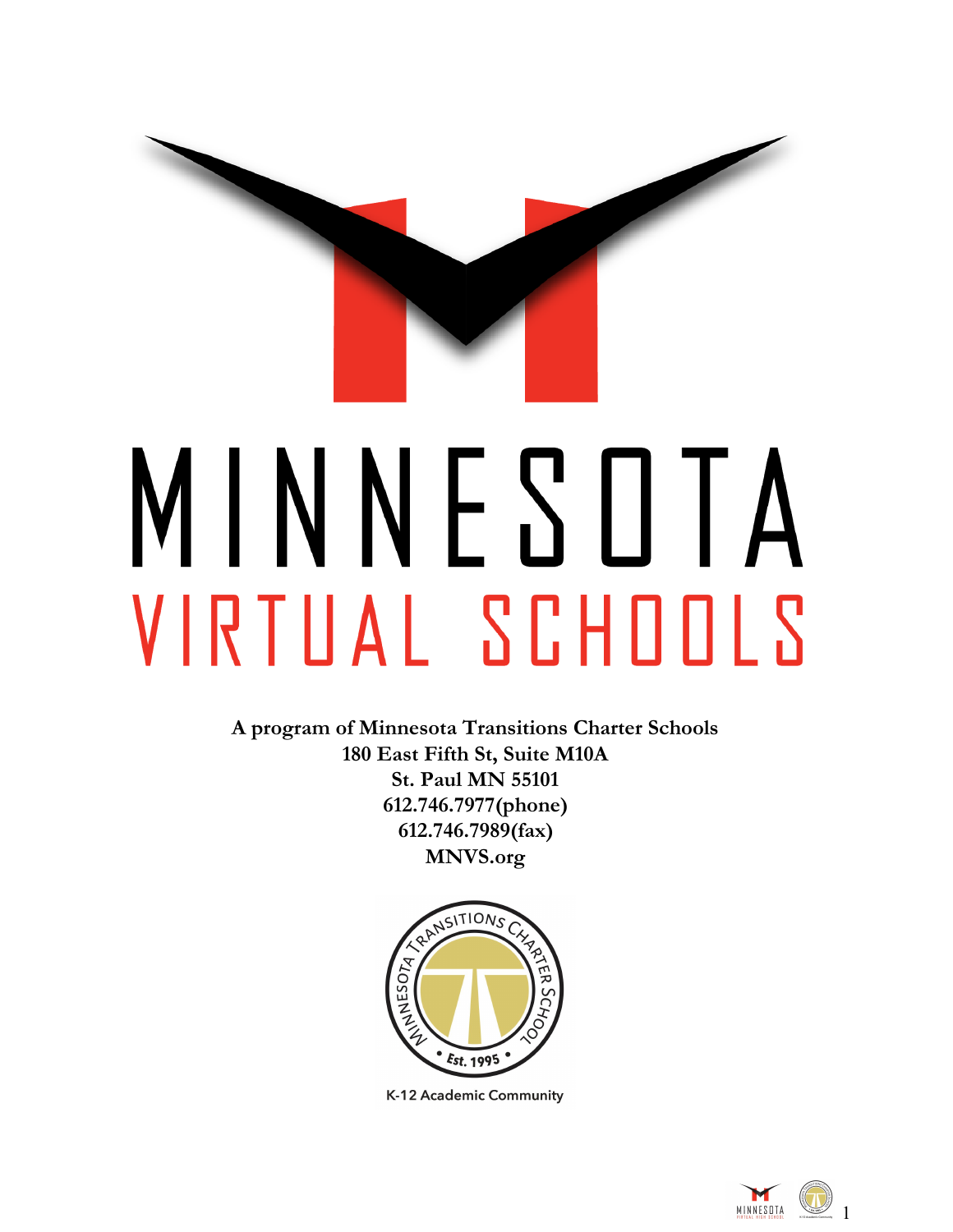# **Parent/Student Handbook**

| Mission                                                   | 4  |
|-----------------------------------------------------------|----|
| A Public Charter School                                   | 4  |
| <b>Contact Information and Services</b>                   | 4  |
| Platform and Course Delivery                              | 4  |
| <b>Online Resources</b>                                   | 4  |
| <b>GENERAL INFORMATION</b>                                | 5  |
| <b>Student Enrollment Information and Process</b>         | 5  |
| Academic Calendar                                         | 5  |
| Repeating Course(s)                                       | 6  |
| Course(s) Changes                                         | 6  |
| <b>Course Extensions</b>                                  | 6  |
| <b>Transfer Credits</b>                                   | 6  |
| <b>Transcript Revision Policy</b>                         | 6  |
| <b>Graduation Requirements</b>                            | 6  |
| <b>Advanced Placement</b>                                 | 7  |
| Post-Secondary Enrollment Option (PSEO)                   | 7  |
| Online College in the High School (OCHS)                  | 7  |
| School Withdrawal Policy                                  |    |
| Transferring:                                             | 8  |
| Formal Withdrawal:                                        | 8  |
| <b>Attendance Verification</b>                            | 8  |
| Child Abuse and Neglect Reporting by School Officials     | 8  |
| Student Records (Family Educational Rights & Privacy Act) | 9  |
| Special Education Services for Students                   | 9  |
| <b>Special Education Records</b>                          | 9  |
| Nondiscrimination Policy                                  | 10 |
| <b>Communication Reminders</b>                            | 10 |
| <b>STUDENT RESPONSIBILITIES</b>                           | 10 |
| <b>Attendance Policy</b>                                  | 10 |
| I. PURPOSE                                                | 10 |
| <b>II. GENERAL STATEMENT OF POLICY</b>                    | 10 |
| <b>III. DEFINITIONS</b>                                   | 11 |
| <b>IV. PROCEDURES</b>                                     | 13 |
| V. DISSEMINATION OF POLICY                                | 14 |
| <b>Student Conduct and Discipline</b>                     | 14 |
| Suspension                                                | 15 |
| <b>State Mandated Testing</b>                             | 15 |
|                                                           |    |

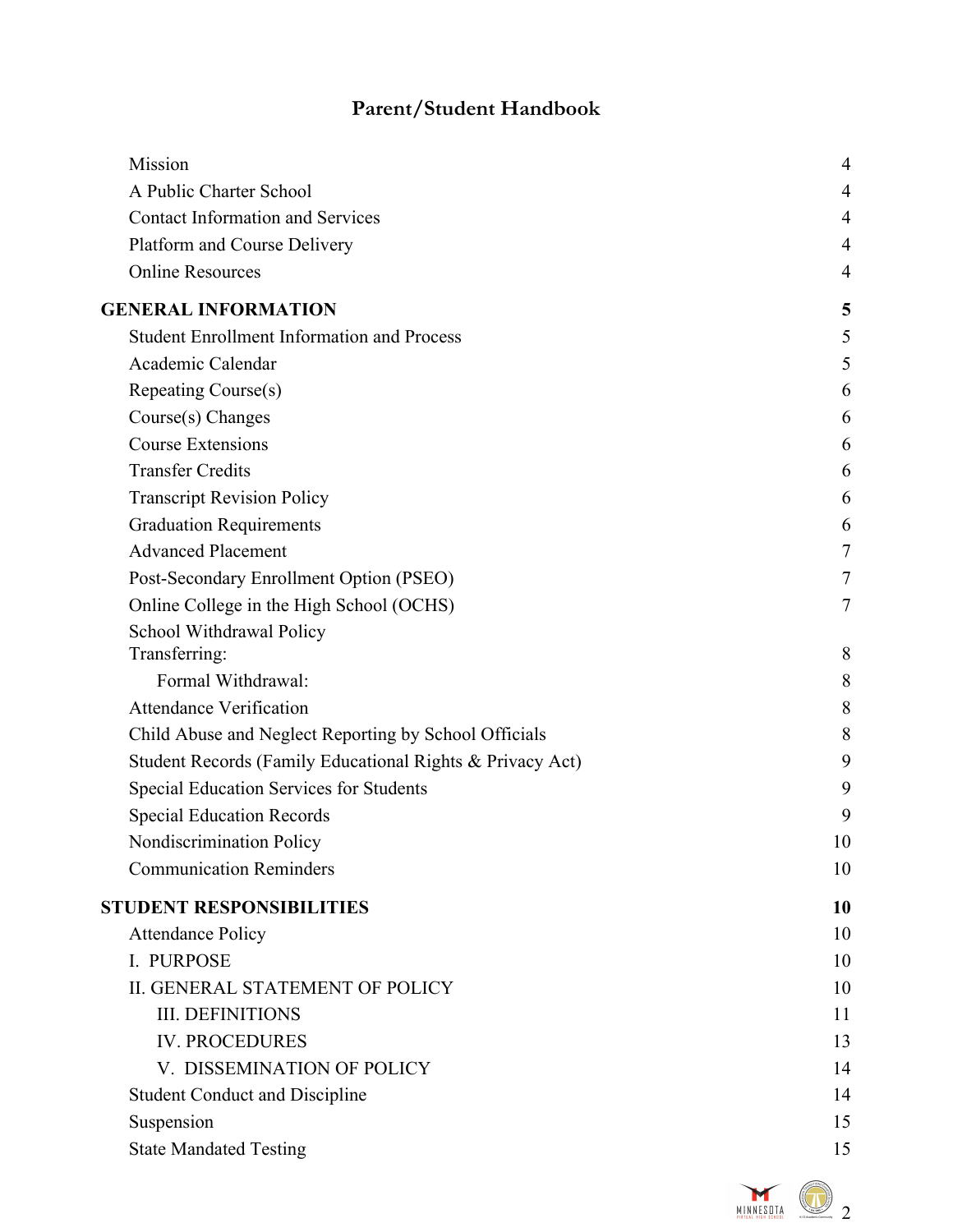| SUPPLEMENTAL (PART-TIME) ONLINE LEARNING ENROLLMENTS           | 15 |
|----------------------------------------------------------------|----|
| <b>ACADEMIC GUIDELINES</b>                                     | 16 |
| <b>Progress Monitoring</b>                                     | 16 |
| Grade Calculation Guide                                        | 16 |
| <b>Reset Procedure</b>                                         | 17 |
| Plagiarism                                                     | 17 |
| Consequences for Plagiarizing at Minnesota Virtual High School | 18 |
| <b>TECHNOLOGY AWARENESS</b>                                    | 18 |
| MTS MNVS Internet Use Policy                                   | 18 |
| Security Information                                           | 19 |
| Netiquette                                                     | 19 |
| <b>TECHNICAL REQUIREMENTS</b>                                  |    |
| <b>Enrollment Information for LAP/ELL students</b>             | 21 |

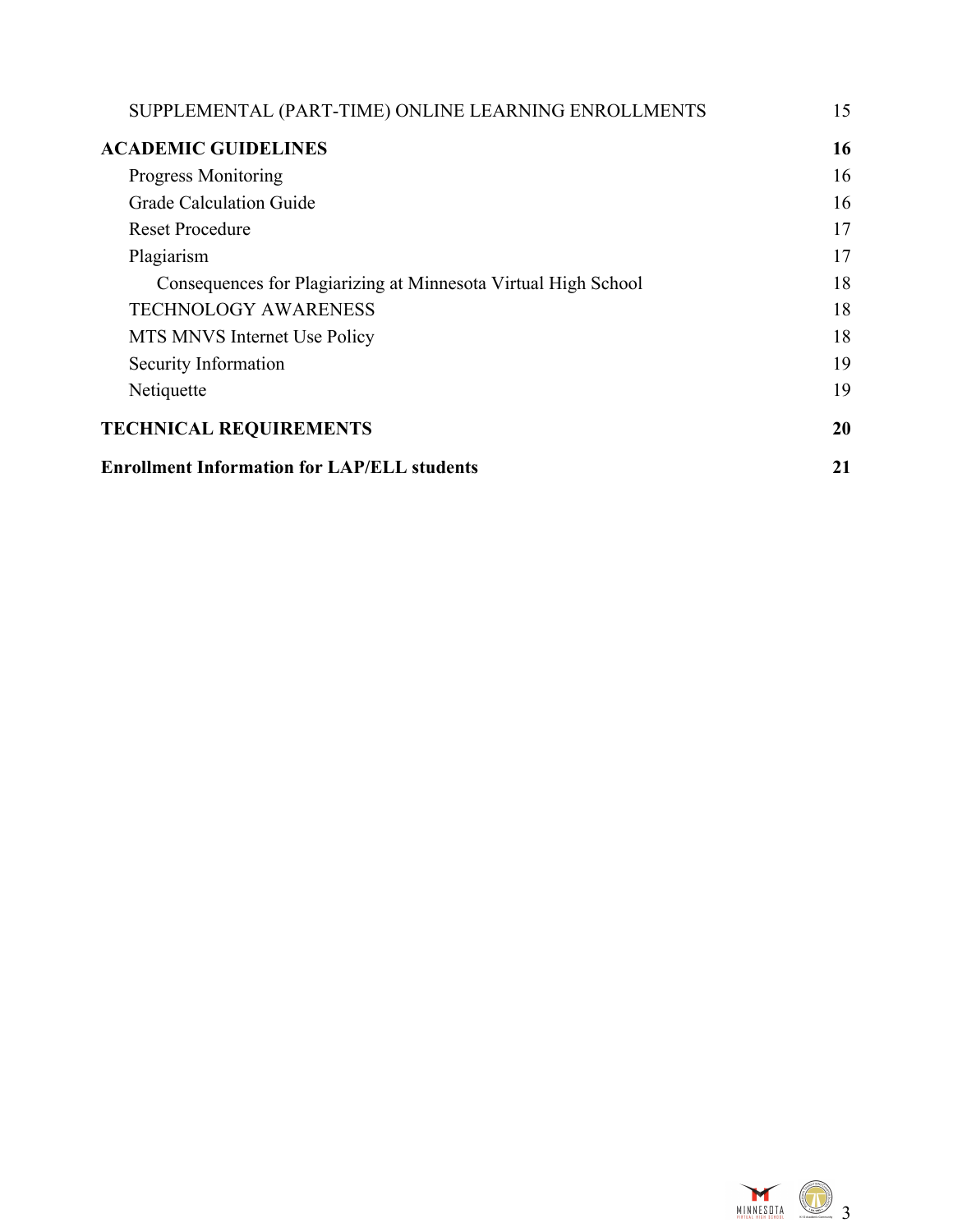**Minnesota Virtual High School** is an online program offered by Minnesota Transitions Charter School that delivers curriculum via the internet. We provide a comprehensive library of core courses and electives, including foreign language courses.

#### <span id="page-3-0"></span>**Mission**

Minnesota Virtual High School provides a personalized online learning experience in which our students prepare to be successful contributors in an evolving global community.

#### <span id="page-3-1"></span>**A Public Charter School**

Minnesota Virtual High School is a program offered by Minnesota Transitions Charter School, a state-approved Minnesota public charter school. Students will receive their diploma from Minnesota Transitions Charter School.

Minnesota Virtual High School courses are aligned with Minnesota State Academic Standards. Students are required to meet state standards as prescribed in the areas of Language Arts, Mathematics, Science, Social Studies, Fine Arts, and Health and Physical Education in order to ensure grade progression and graduation.

#### <span id="page-3-2"></span>**Contact Information and Services**

MNVS provides Minnesota certified teachers to meet the academic needs of our students. Classroom teachers are available during the traditional school day and by appointment. MNVS teacher contact information is available via the [MNVS Website](https://mtcs.org/staff/) and on the course homepage within the classroom platform.

School Counselors are available to assist with appropriate class selection and provide academic counseling to assist students with post-secondary placement and career exploration. Student Support Specialists build relationships with students in order to support the student in his or her academic goals, track attendance, and provide interventions when appropriate to encourage student attendance and academic success. Students are expected to maintain regular contact with their Student Support Specialist to ensure successful and timely course completion.

#### <span id="page-3-3"></span>**Platform and Course Delivery**

All classes are accessible online by via the MNVS Classroom at http://www.mnvirtualhsclassroom.org. After being enrolled, students will receive a welcome email from MNVS containing their username and password which are required to access MNVS courses. During this communication, the student will receive student account log in credentials and the MNVS Student Handbook. Upon logging in for the first time, students complete an orientation course which demonstrates how to access courses, view grades, and communication tools.

#### <span id="page-3-4"></span>**Online Resources**

Minnesota Virtual High School course resources: Minnesota Career Information System: http://mncis.intocareers.org/ Crisis Connection: http://www.crisis.org/ Minnesota Public Libraries MnKnows: http://www.mnknows.org/ *The MNKnows site also includes:* Electronic Library for Minnesota: http://www.elm4you.org/ Ask MN (a free online service for information or research help from a MN librarian): http://www.askmn.org/ eFolioMinnesota: http://www.efoliominnesota.com/

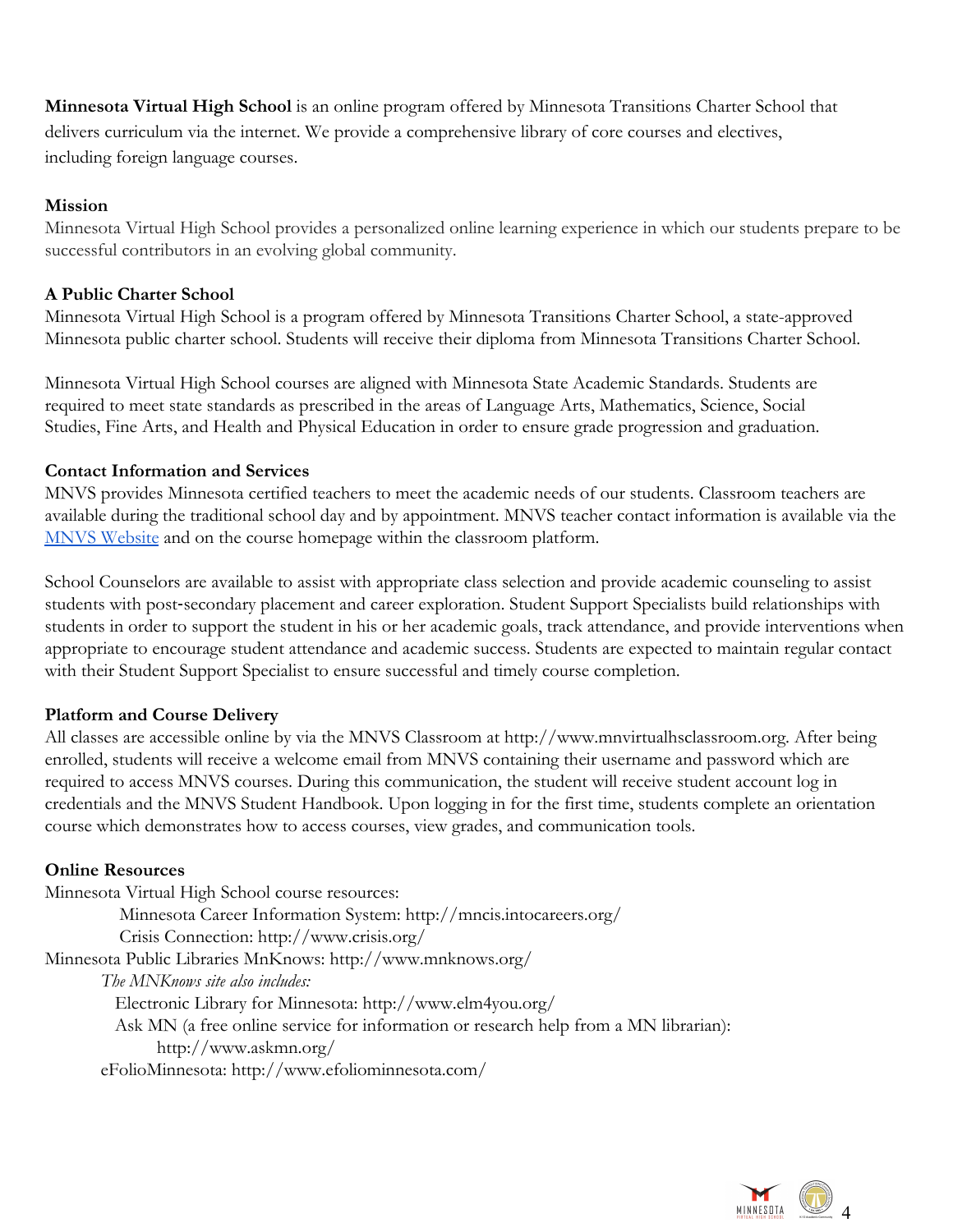# <span id="page-4-0"></span>**GENERAL INFORMATION**

# <span id="page-4-1"></span>**Student Enrollment Information and Process**

Note: As a result of the U.S. Supreme Court Ruling, school personnel may not deny admission to a student during initial enrollment or any other time on basis of undocumented status; or require parents or students to disclose their immigration status or social security numbers, which may expose undocumented status (458 U.S. 1131 {1982}).

### MNVS Enrollment Process\*:

- 1.) To be considered for enrollment the student must meet the following:
	- 1.) Must hold residency in Minnesota; and
	- 2.) Students must be in grades 7-12 and under the age of 21; and
- 2.) Enrollment into MNVS is contingent upon the receipt of the completed enrollment packet from the family and all required documents.

Enrollment packet includes:

- Registration Forms
- Emergency Contact Information
- Attendance Agreement
- Permission to release educational records
- Required Documents are:
	- Proof of residency
	- Student birth certificate

Requested Documents include:

- Recent photograph of student
- Transcript or Academic Record
- MCA-II/GRAD Test Scores
- Immunization Records
- Special education records
- Application for Educational Benefits (Free and Reduced Lunch Form)

Upon acceptance and receipt of required documentation by MNVS, the following steps occur:

- 1.) Student receives MNVS welcome email; student completes the Orientation course
- 2.) Official transcripts from an accredited school and/or academics records will be reviewed to determine the courses to which the student will be enrolled.
- 3.) School counselor determines class schedule and enrolls student in classes.
- 4.) Student begins classes.

### \* Students and parents are required to inform Admissions Office if there is a change of mailing address, telephone **phone number, or email address. A student's demographic information must be kept current at all times.**

# <span id="page-4-2"></span>**Academic Calendar**

When a student is enrolled in a course, the student will have the remainder of the current semester to complete the course unless otherwise stated. If a student is not able to work on the classes for any reason, the student's parent/guardian should email attendance at: MVHSattendance@emailmtcs.org. Sicknesses lasting 3 school days or more require a doctor's note. Vacations must be requested *in advance* and require that a student be ahead in classes. MNVS follows the Minnesota Transitions Charter School district calendar. You may access this school year calendar at the [MNVS Website.](https://mtcs.org/virtual/calendar/) Full-time MNVS students are eligible to take 12 classes (18 credits) for the regular school year.

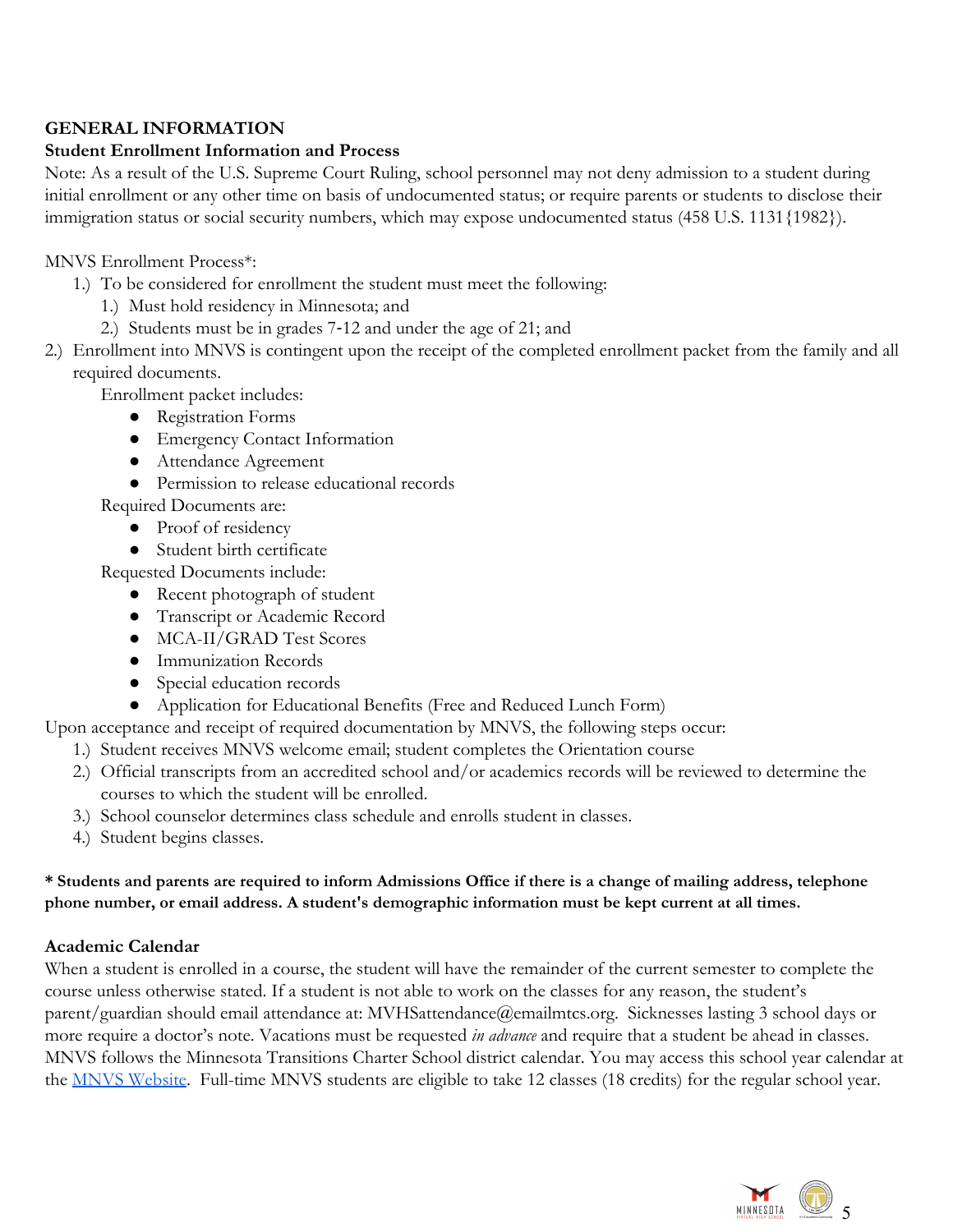# <span id="page-5-0"></span>**Repeating Course(s)**

If a student does not pass a class with a 60% or higher overall grade, the course will be repeated. Students who fail a course are responsible for working with their school counselor to be re-enrolled in the course. Students and families are responsible for ensuring that all graduation requirements have been met through successful course completion. Both grades will stay on the transcript unless the student was given an "I" (incomplete) for the previous course. An "I" can be awarded to a student if the student was not able to complete the course due to a medical or family emergency, when the student retakes the course then the "I" will be replaced with a passing grade.

# <span id="page-5-1"></span>**Course(s) Changes**

In order to change a course students must submit a written request to the school counselor within three weeks of enrollment in the course. A course change is not official until it has been expressly approved by the school counselor. This written request must include the following:

- Student Name
- Reason for request
- The course(s) the student wishes to drop

Once the school counselor has approved the Change of the course(s), parents and students will receive written confirmation of that change. Students must continue to work in all courses until the change has been confirmed. Students wishing to withdraw from ALL of their classes must following the procedures set forth in the withdrawal policy.

### <span id="page-5-2"></span>**Course Extensions**

Course extension requests must be completed and received by the school 7 calendar days prior to the end of an academic term.

# <span id="page-5-3"></span>**Transfer Credits**

Official transcripts are required in order to properly transfer credits to the student. How credits are accepted depends on the course previously taken and the current school district and state graduation requirements.

### <span id="page-5-4"></span>**Transcript Revision Policy**

Minnesota Virtual High School will only revise transcripts if a clear and correctable mistake was made on the current transcript. Any requests for transcript revisions must be submitted to the MNVS registrars and will then be reviewed by the Director and/or Assistant Director for approval. Once approved changes will be reflected in the Student Information platform and a new transcript will be processed.

### <span id="page-5-5"></span>**Graduation Requirements**

Upon completion of the enrollment process and each school year, students receive an electronic record of credits earned and current courses. Students may also request this record by contacting school counseling staff through email. This record includes the courses the student has completed and credit earned towards graduation. It is possible that the credit totals may be different than the previous schools attended, as Minnesota Transitions Charter Schools is based on 1.5 credits per semester class, with a total of 64.5 needed for graduation. Students do not lose credits when transferring schools, although credit conversions and graduation requirements do differ between school districts. Students may request a current credit count by contacting their school counselor.

To receive a diploma from Minnesota Virtual High School, each student is required to receive the following credits per category for a total of 64.5 credits in addition to meeting Minnesota state graduation requirements:

- $\bullet$  English 12 credits
- $\bullet$  Social Studies 12 credits

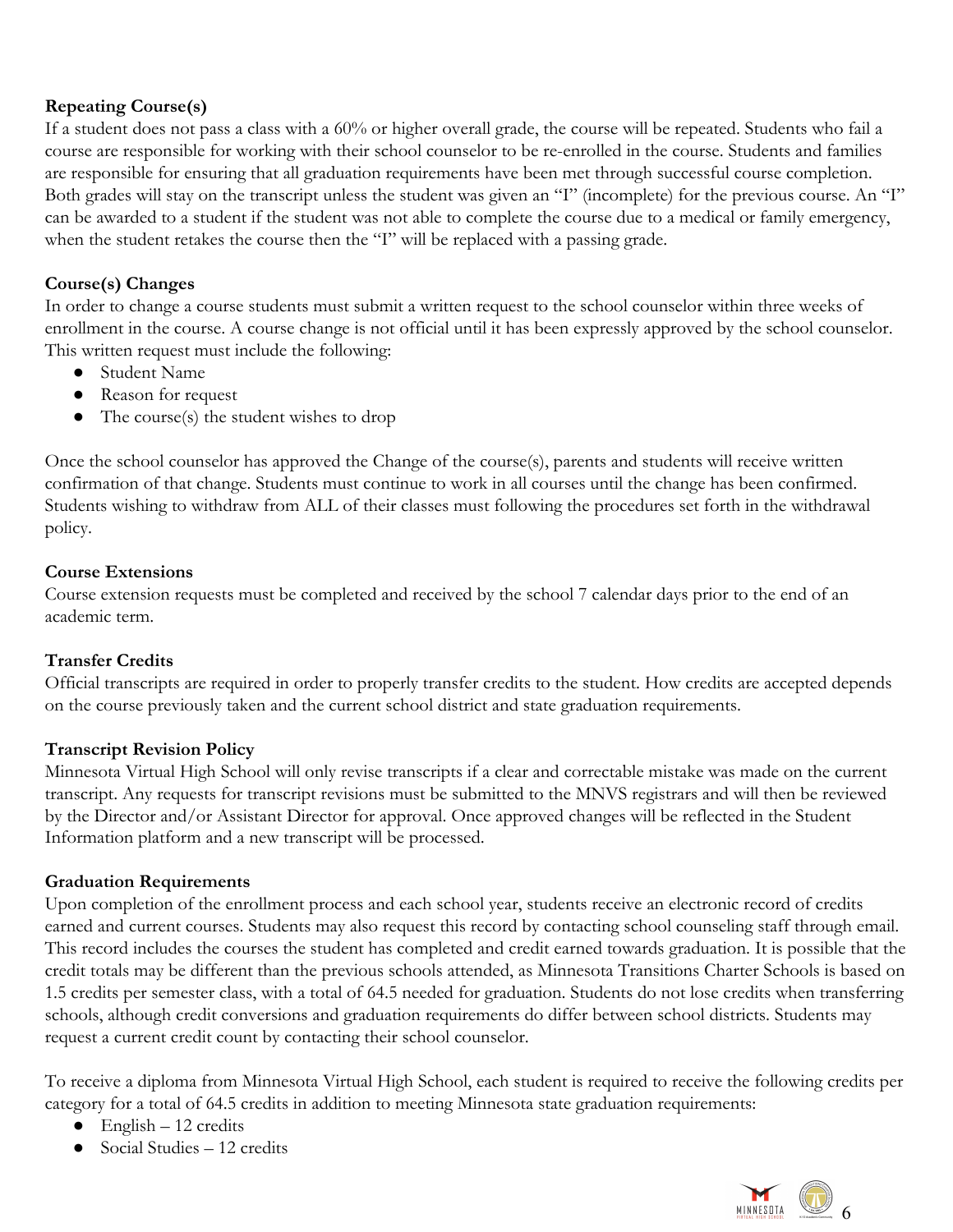- $\bullet$  Math 9 credits
- $\bullet$  Science 9 credits
- $\bullet$  Fine Arts 3 credits
- $\bullet$  PE/Health 3 credits
- <span id="page-6-0"></span> $\bullet$  Electives – 16.5 credits

# **Advanced Placement**

We do not offer Advanced Placement courses at this time.

# <span id="page-6-1"></span>**Post-Secondary Enrollment Option (PSEO)**

PSEO is a Minnesota state funded program that provides qualifying high school students with the opportunity to earn post-secondary education credits while still completing high school. PSEO is available to MNVS juniors and seniors.

Each college and/or university that offers PSEO sets their own requirements for enrollment into their program. Common guidelines are as follows:

- Juniors, GPA of 3.0 or higher or class rank  $1/3$  (66<sup>th</sup> percentile)
- Seniors, GPA of 2.5 or higher or class rank  $\frac{1}{2}$  (50<sup>th</sup> percentile)
- Meet placement testing requirements (often this is the Accuplacer)
- Submit required application materials by deadline

Students are required to notify MNVS of PSEO enrollments. Contact your MNVS school counselor for assistance with PSEO registration.

# <span id="page-6-2"></span>**Online College in the High School (OCHS)**

OCHS is a state funded program that provides qualifying high school students with the opportunity to earn post-secondary education credits online while still completing high school. Courses are taught through the Minnesota State Colleges and Universities System (MnSCU).

Students applying to OCHS must (1) have an adequate grade point average and class rank and (2) achieve college level assessment scores. Students must maintain an acceptable GPA to register for future term courses. Special approval is required for students who request to enroll in more than 3 courses per semester. High school principals or superintendents can request enrollment permission for students who do not meet the eligibility requirements; submission of supporting documentation is required.

Adequate Grade Point Average (GPA) and Class Rank: The high school transcript for the student must list a cumulative GPA that is at or above the minimum level.

- *Senior (12th grade):* A student who will participate as a senior must have at least a 3.2 cumulative GPA, and be in the upper one-half of their class or score at or above the 50th percentile on a nationally standardized, norm-referenced test.
- *Junior (11th grade):* A student who will participate as a junior must have at least a 3.2 cumulative GPA, and be in the upper one-third of their class or score at or above the 70th percentile on a nationally standardized, norm-referenced test.

College Level Assessment Scores: The student must complete an Accuplacer or ACT assessment and achieve scores that are at or above the minimum level.

● *Minimum Accuplacer Scores:* Reading Comprehension score of 78. *Note: Students enrolling into a math course or a course with a math pre-requisite must attain an Elementary Algebra*

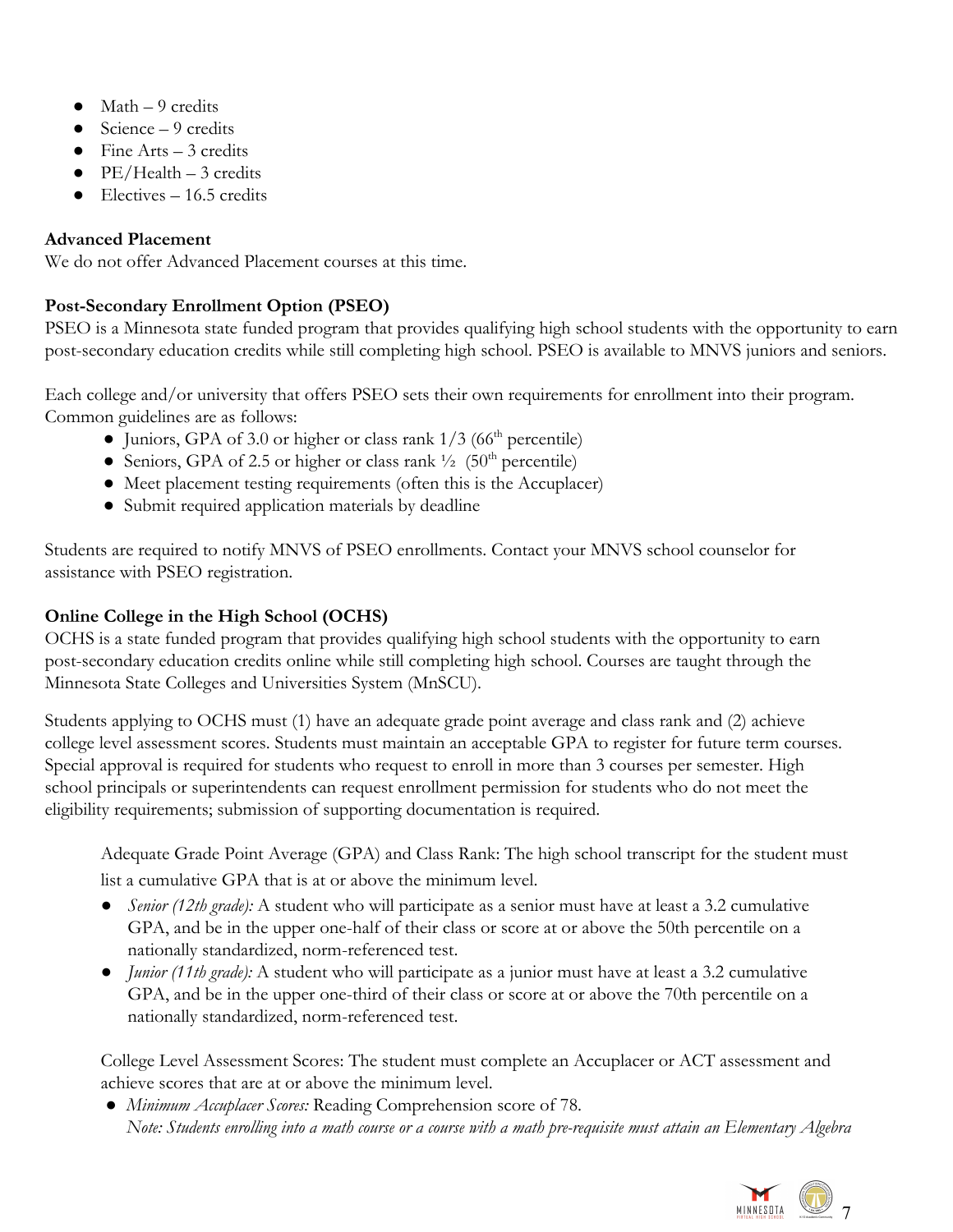*score of at least 85, OR an Elementary Algebra score of at least 78 and a College Level Mathematics score of at least 50.*

- *Minimum ACT Scores:* Reading sub score of 21. *Note: Students enrolling into a math course or a course with a math pre-requisite must attain a Math sub score of at least 22.*
- Extenuating Circumstances: A student may retest once annually. When determining student admission, college administration will consider extraordinary circumstances upon the recommendation of the high school administration.

*Returning OCHS Students:* All student registrations are contingent on previous semester grades/GPA. Students will be registered when high school rosters are received and grades will be reviewed at end of term. If a student does not meet the GPA criteria, that student will be removed from the registered OCHS course(s) and the proctor will be notified by the OCHS support center.

# <span id="page-7-0"></span>**School Withdrawal Policy**

# *Transferring:*

Students transferring to another academic institution should contact the enrolling school or district to complete the enrollment process.

- 1.) As a courtesy, parent(s) or adult students should contact the school to notify MNVS of the change.
- 2.) Only after MNVS has received a Notification of Change in Student Enrollment form (NCSE) from the school district that the student will be attending will the student be completely withdrawn from all courses.
- 3.) Students must continue to work in their MNVS courses until the withdrawal has been completed and their enrollment at the next school begins.

# <span id="page-7-1"></span>*Formal Withdrawal:*

Students age 17 and older planning to formally withdraw from school should contact MNVS school principal, Bill Glenz, to initiate the process.

- 1.) Contact the MNVS principal Bill Glenz.
- 2.) Meet to discuss educational options.
- <span id="page-7-2"></span>3.) Complete formal withdrawal form with appropriate signatures and return the form to Bill Glenz.

# **Attendance Verification**

Students and parents seeking attendance or enrollment verification must fax or email the attendance or enrollment verification request and accompanying forms to the school administration. The student must meet MNVS attendance requirements in order for the school to verify that the student is in attendance.

# <span id="page-7-3"></span>**Child Abuse and Neglect Reporting by School Officials**

Minnesota Statute Section 262.556, Subd. 3 requires that "A professional or professional's delegate who is engaged in the practice of the healing arts, social services, hospital administration, psychological or psychiatric treatment, child care, education, correctional supervision, probation and correctional services, or law enforcement […]" must report physical abuse, sexual abuse and neglect of children. This law stipulates that if school officials "[…] have reason to believe a child is being neglected or physically or sexually abused…(they) shall immediately report the information to the local welfare agency, agency responsible for assessing or investigating the report, police department, or the county sheriff."

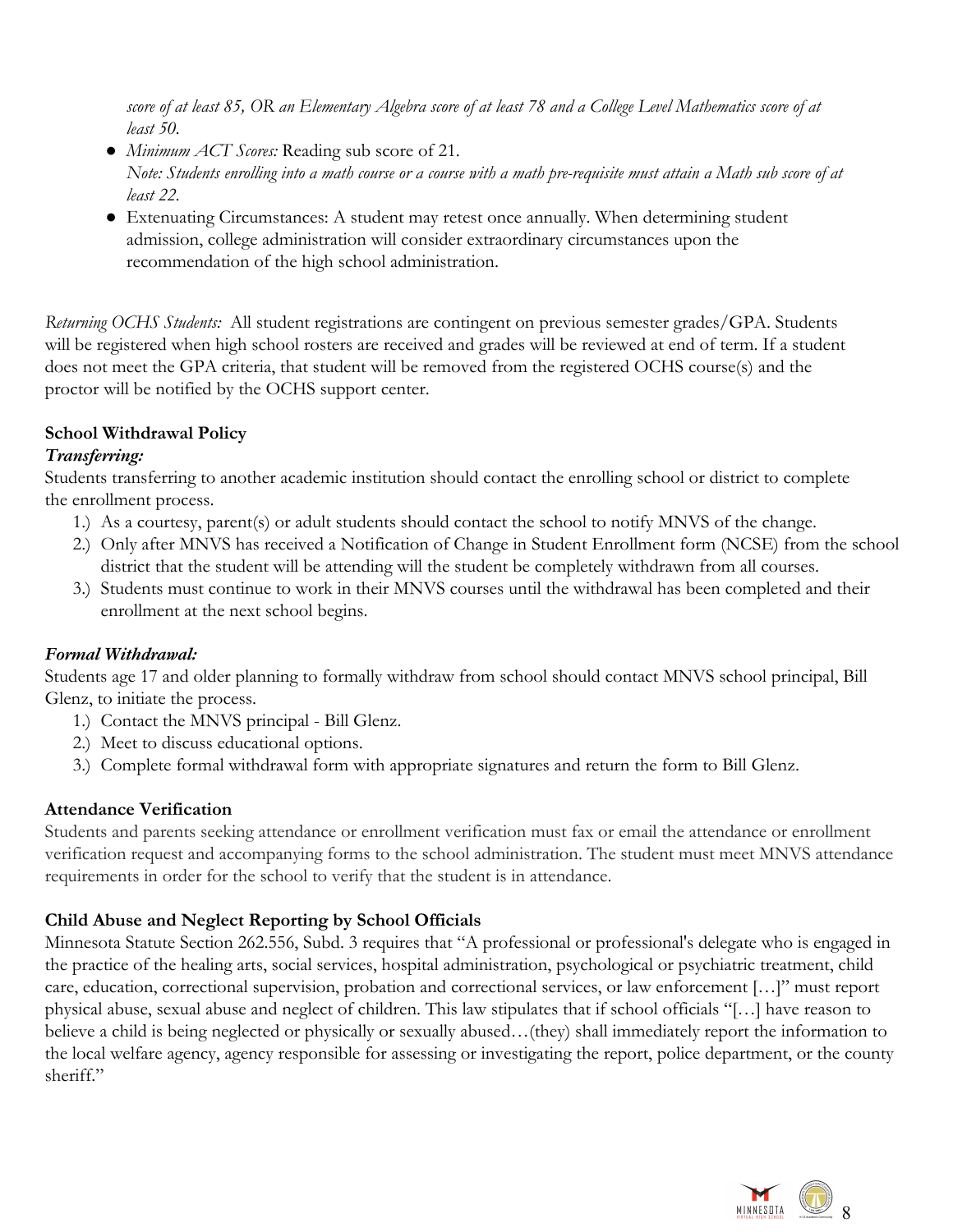# <span id="page-8-0"></span>**Student Records (Family Educational Rights & Privacy Act)**

Under the provisions of the Family Educational Rights and Privacy Act of 1974 (FERPA 34 CAR Part 99), parents of currently enrolled students at MNVS (or as an eligible student of 18 years of age) have the right to:

- a) Inspect and review their student's educational records;
- b) Request the amendment of their student's educational records to ensure that they are not inaccurate, misleading, or otherwise in violation of the student's privacy or other rights;
- c) Consent to the disclosure of personally identifiable information contained in their student's educational records, except to the extent that the act and its regulations authorize disclosure without consent;
- d) File with the U.S. Department of Education a complaint under the provisions of the Act concerning alleged failures by the district to comply with the requirements of the act; In accordance with state and federal privacy laws, students who attain the age of 18 may transfer certain rights related to their academic records.

No member of the MNVS staff is authorized to release student information without the written permission of the student's parent or legal guardian. Names, images, and/or class work of MNVS students will not be published in print, video/film, or on our public website without written student and guardian consent.

### <span id="page-8-1"></span>**Special Education Services for Students**

Students with disabilities identified as eligible for special education are provided the special instruction and services which are appropriate to their needs. MNVS IEP teams work actively together to ensure that students participating in special education receive a free appropriate public education in their least restrictive environment. The team for an individual student will include: 1) the parent (and/or student if over 18), 2) the student's classroom teacher, 3) appropriate special education staff and support personnel, 4) a school administrator or designee. The team may also include professionals from the community who provide services to the student (e.g. therapists, physicians, county case managers) and/or other school staff (school counselor, Student Support Specialist).

MNVS serves students with Individualized Educational Plans (IEP) and Section 504 Accommodation Plans. Students may be referred to the child study team by parents, classroom teachers, special education staff, outside agency personnel already serving the student, or by the (adult) student. If you suspect that your child has a disability, please contact the MNVS principal or your school counselor to request assistance. If you have questions about special education services at MNVS, please contact the special education coordinator.

### **Procedural Safeguards**

The parent or guardian shall be notified in writing of any district decision concerning the identification, evaluation, and placement of a student.

Parents or guardians who disagree with the identification, evaluation or placement of a student with disabilities shall have the right to request a due-process hearing with administration for further review.. The request shall state the reasons the hearing is being requested and be sent to the SPED or 504 coordinator.

If a due-process hearing is to be held under the Individuals with Disabilities Education Act (IDEA) concerning issues relevant to the Section 504 proceeding, a hearing officer qualified to conduct IDEA proceedings may consider Section 504 issues at the impartial hearing. The issues under IDEA and Section 504 shall be separately addressed in the hearing decision.

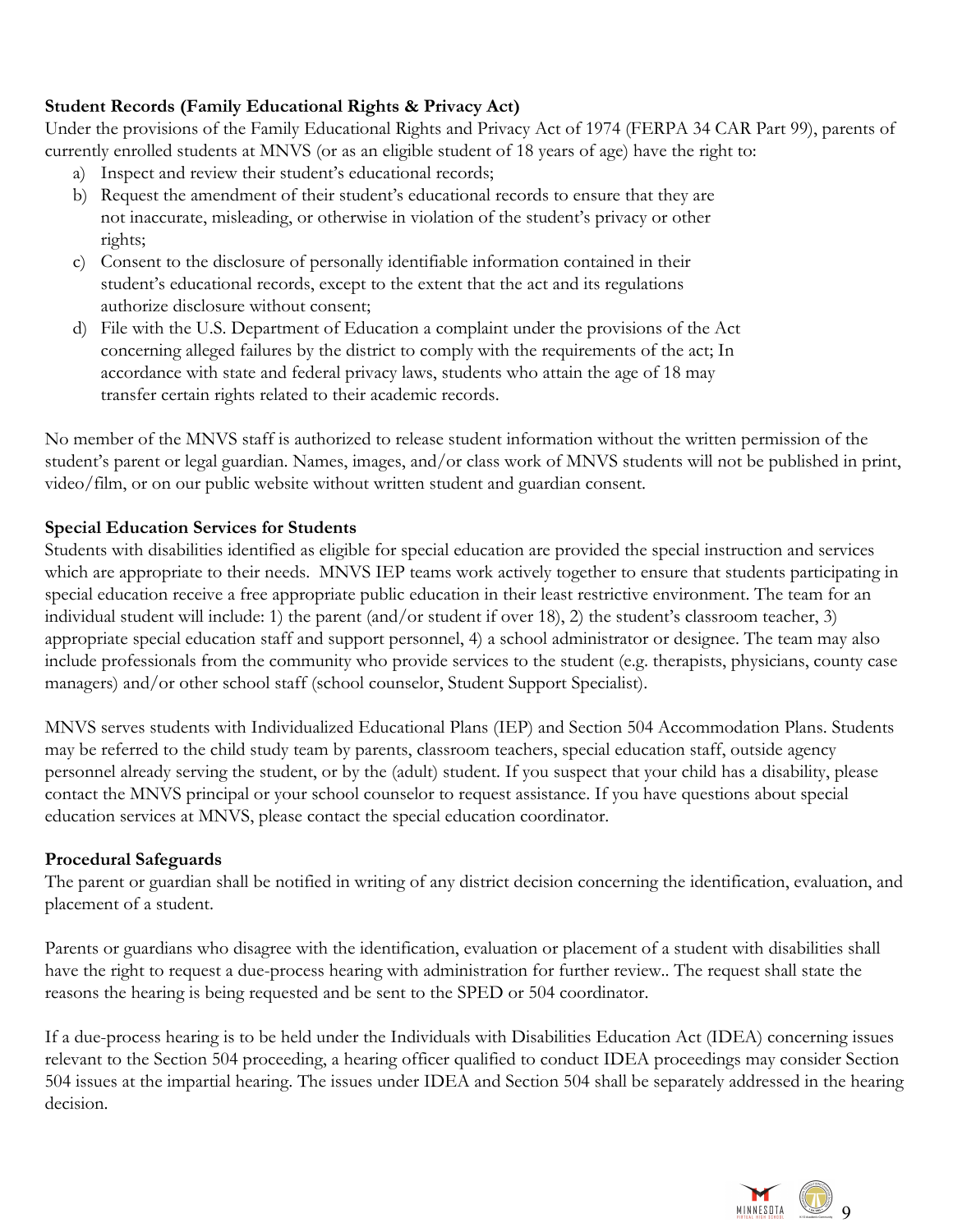The school district, parent or guardian may seek review of the decision of the Section 504 hearing officer by the Commissioner of Education, or the State Review Officer, as appropriate, and by a federal court of competent jurisdiction.

Procedures to Follow at the Hearing

A Section 504 due-process hearing may be called at the request of the school district or a parent or guardian.

# <span id="page-9-0"></span>**Special Education Records**

When a student reaches graduation or age 21, a request to have special education records destroyed can be made. This request can be made by the graduated student (age 18 or older), the non-graduated student, age 21 or older or by a person assigned as guardian to the student.

*To request that special education records be destroyed, please write to:*

Special Education Director Minnesota Virtual High School Minnesota Transitions Charter Schools 2872 – 26<sup>th</sup> Avenue South Minneapolis, MN 55406

### <span id="page-9-1"></span>**Nondiscrimination Policy**

Minnesota Virtual High School shall not discriminate or deny entrance to any program, or activity on the basis of sex, race, color, handicapping condition, or national origin.

### **Communication Reminders**

- <span id="page-9-2"></span>1.) When in doubt, contact us. Students may chat with teachers using the MNVS chat system or send an email to MNVS teaching staff. All MNVS staff is also available by telephone.
- 2.) MNVS follows the regular school year calendar of Minnesota Transitions Charter Schools. You can find this calendar at the **MNVS Website**. MNVS courses are accessible by students online 24 hours per day, 7 days a week during the school year..
- 3.) If you would like electronic updates of your child's progress, access the **[MNVS Classroom](http://www.mnvirtualhsclassroom.org/)** online gradebook. Parents and guardians should discuss regularly the goals and progress of each student. 60% (D-) overall course grade is required to pass courses.
- 4.) If your student will be absent for any reason, parents or guardians are required to notify the school via email at MVHSattendance@emailmtcs.org. Please refer to the MNVS Attendance Policy.

# <span id="page-9-3"></span>**STUDENT RESPONSIBILITIES**

### <span id="page-9-4"></span>**Attendance Policy**

### <span id="page-9-5"></span>I. PURPOSE

The purpose of this policy is to define student attendance and to provide structure for the procedures regarding student attendance, truancy, and enrollment. Because of the nature of being an online school, the definition of student attendance is not based on seat time in a physical location but rather on the student logging in to their online platform, working in their classes and making significant progress in their course on a daily basis. This policy also recognizes that student attendance and course completion are a joint responsibility to be shared by the students and their parents or guardians. In accordance with Minnesota state laws concerning student attendance, the policy includes the school's truancy intervention processes.

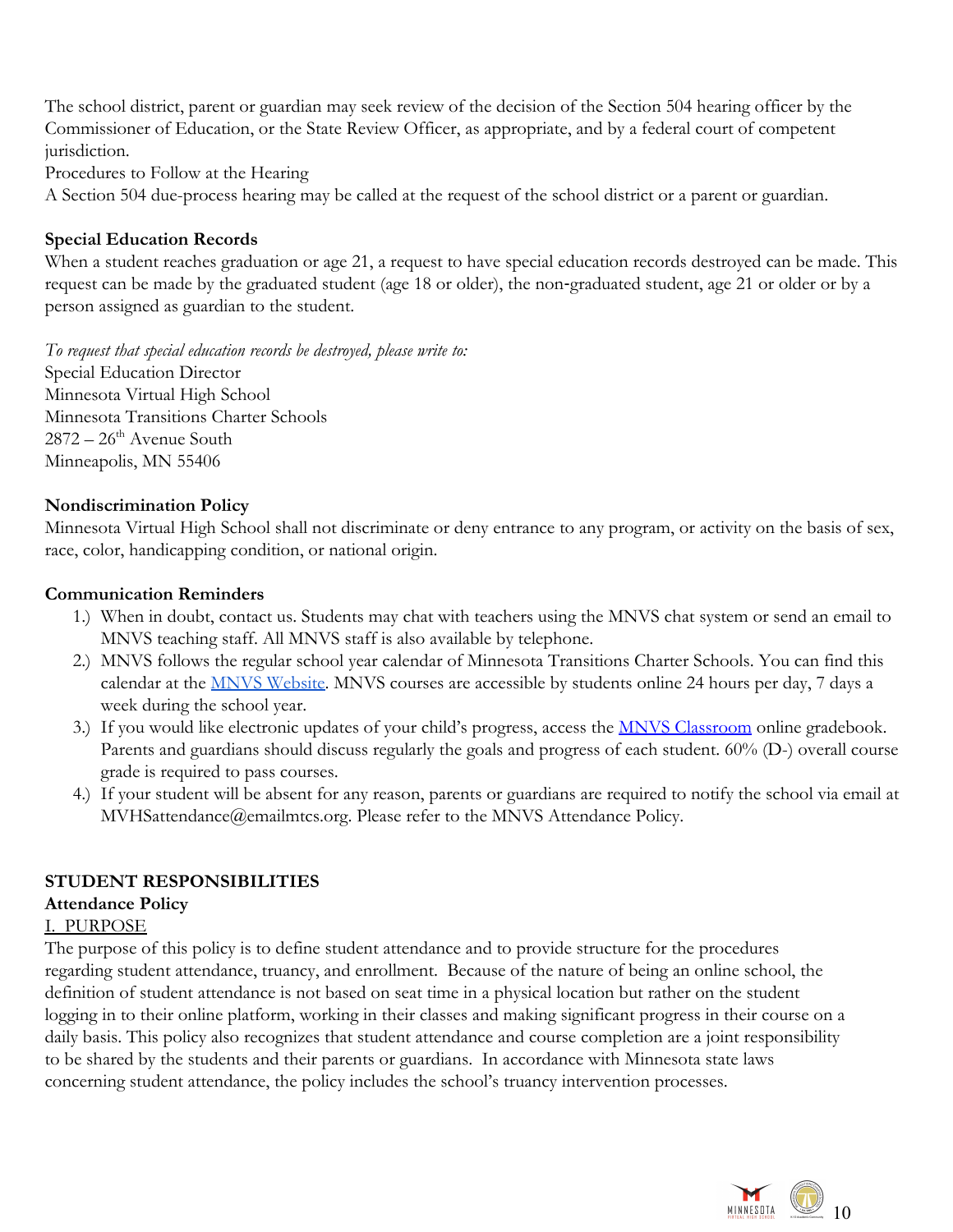# <span id="page-10-0"></span>II. GENERAL STATEMENT OF POLICY

Attendance, defined in Section III as work completion, is required of all students enrolled in the charter school. In accordance with MN state laws (noted at end of document) students who are not in attendance for 15 consecutive school days will be dropped from school enrollment. How attendance is tracked, how the school intervenes when absences are excessive, and to which other agencies the school must report depends upon the age of the particular student in question. See Section IV for these procedures.

The charter school recognizes that the responsibility for student attendance belongs to the students and their parents/guardians in a partnership for overall communication and learning. The different responsibilities are as follows:

- 1.) Students' Responsibilities
	- a. Students must demonstrate daily progress in each course for every school day on the school calendar.
	- b. Students communicate questions, computer problems, and school struggles with the student support specialist or school counselor.
	- c. Students attend all required in-person testing days in required locations. Testing dates and locations are determined by the school and will be made available to students and parents prior to the testing window.
- 2.) Parents/Guardians' Responsibilities
	- a. Parents/guardians ensure that the student is making adequate daily progress.
	- b. Parents/guardians provide the student with access to the necessary tools for student success.
	- c. Parents/guardians inform the school in the event of an excusable student absence.
	- d. Parents/guardians work cooperatively with the school and the student to solve any attendance problems that may arise and take an active role in supporting the student in course completion.
- 3.) The Charter School's Responsibilities
	- a. The charter school will monitor attendance, maintain accurate attendance records, and apply attendance policies uniformly.
	- b. The charter school will provide reports to parents and students concerning progress and inform students and parents/guardians of any attendance issues.
	- c. The charter school will work cooperatively with students and their parents/guardians to resolve any attendance problems that may arise.

# <span id="page-10-1"></span>*III. DEFINITIONS*

Absence – The failure of a student to attend school virtually via one of the charter school's course delivery systems and/or the failure to complete coursework. Whether an absence is excused or unexcused (as defined below), students are required to make up all work and continue toward successful completion of coursework in order to receive credit in accordance with the policy which governs the granting of credits. Students can avoid having absences (whether excused or unexcused) tracked by logging in daily and by making progress in their assigned coursework. When students anticipate future excused absences, they should work ahead in the weeks prior to the future excused absence in order to stay on track. When students encounter an unforeseen absence, they will need to make up that work time within three school days of each absence, following an excused or unexcused absence.

Attendance – Attendance is not based on a student's physical attendance in any one location at any given time, with the exception of required in-person testing. Attendance at MN Virtual High School is based on logging in daily and making progress in their courses.

● **HIGH SCHOOL STUDENTS (grades 9-12):** To be in attendance students must make progress by

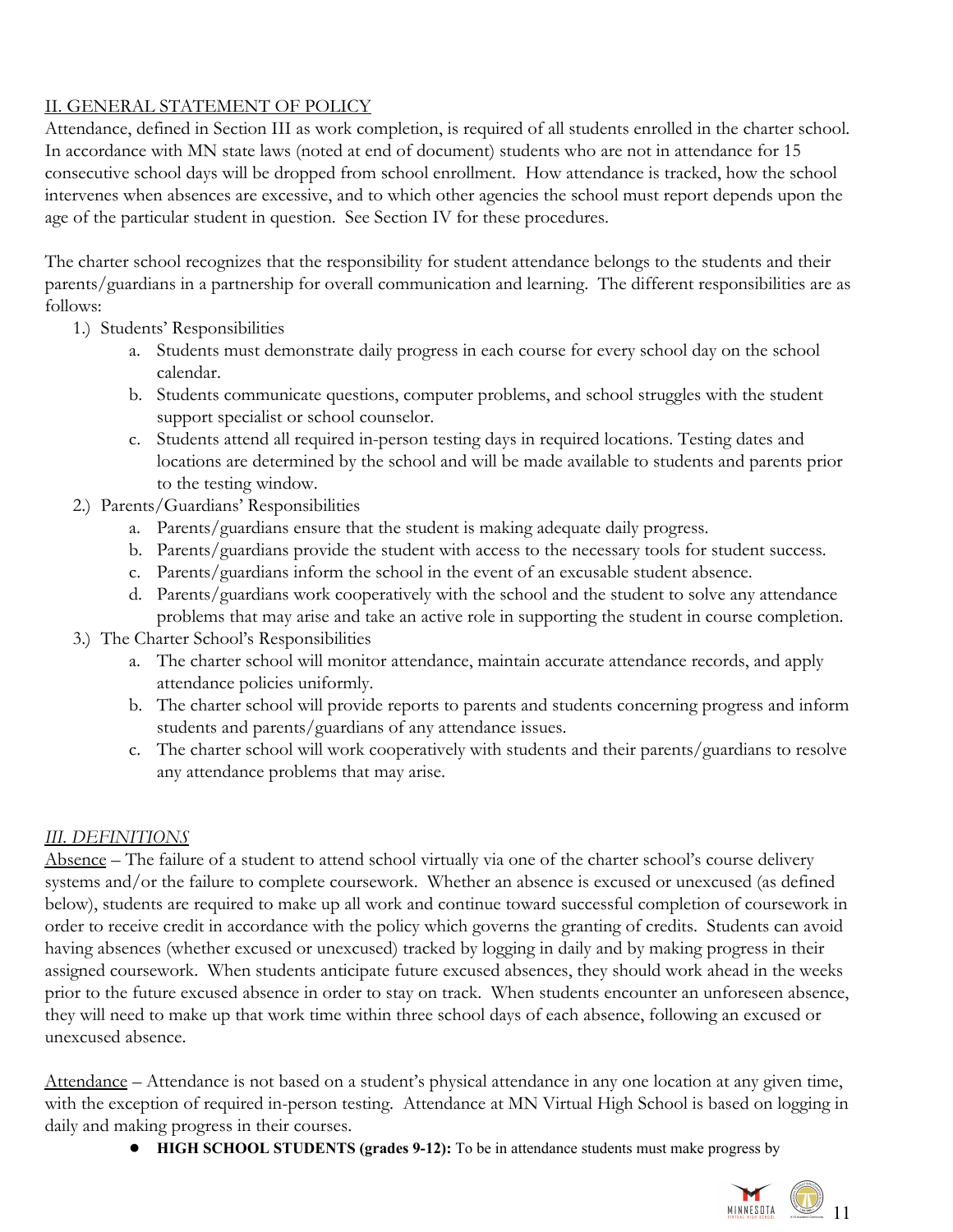completing or submitting AT LEAST ONE assignment/quiz/test (something that is graded) for at least one course EACH SCHOOL DAY.

- **● MIDDLE SCHOOL STUDENTS (grades 6-8):** To be in attendance students must make progress by completing or submitting AT LEAST TWO assignments/quizzes/tests (things that are graded) EACH SCHOOL DAY.
- **● MIDDLE SCHOOL STUDENTS (grades 6-8)** are required to virtually attend the weekly direct instruction with their core area teachers. There will be specific days and times for each course.
- **● ALL STUDENTS:**
	- Meeting minimum attendance requirements, however, does not mean a student is making adequate progress. Only submitting one assignment every day is not a sufficient amount of work to pass courses by the end of the term.
	- STUDENTS SHOULD REGULARLY BE COMPLETING ABOUT 3-5 ASSIGNMENTS/QUIZZES/TESTS (ITEMS THAT ARE GRADED) IN THE SUM TOTAL OF THEIR CLASSES EACH SCHOOL DAY. We highly recommend using the course schedules provided and actively WORKING FOR 6 HOURS EVERY SCHOOL DAY to support adequate progress.
	- All assignments are submitted through Moodle, the classroom platform.
	- Blank or incomplete assignments are not counted towards attendance.
	- Reading course material or touching base with a teacher or case manager is not sufficient for attendance.
	- The expectation is that if a student can only complete the minimum of one assignment on a given day, they will be doing more work over the course of the rest of the week to maintain adequate progress.
	- Regarding students who experience anxiety: they must still meet minimum attendance requirements every day. Teachers, support specialists, school counselors, and the school social worker are all available during the regular school day to help a student. The first step is communication. Staff members can give guidance to calming strategies and help make a plan of action for that day.

Excused absence – An acceptable absence as determined by the school. The burden of proof for a student being excused from school is placed on the parent/guardian of the student. Determination of the excused nature of the absence is left to principal discretion. *Please note:* students may access and attend school virtually from their home 24 hours a day seven days a week. Excused absences should be few, far between, and due to extreme circumstances. The very nature of an online school allows students to maintain attendance while circumstances would ordinarily prevent them from attending school. *Students who maintain their adequate work completion percentages on a weekly basis will not be required to provide documentation except in the case of a pre-approved absence (family vacation, etc.).*

The following reasons are examples which are recognized by the school as legitimate:

- a) Parent/doctor verified illness: an absence verified by a parent/guardian or doctor, in writing within **three days of the absence**. The excuse must specify the health condition and why it prevents attendance at the online school. Should the illness prevent them from attending school virtually from their home, a doctor's note is required to verify the severity of the illness and the length of time anticipated that student would not be able to work online.
- b) Family emergencies: an absence resulting from a serious illness, injury or death of an immediate family member.
- c) School directed activities: absences for field trips, athletic trips, music trips or other school activities planned by the school.
- d) Prearranged family vacations: an exceptional circumstance which requires families to take a vacation during the school year. A pre-approved absence must be submitted by email from the legal guardian/parent to the school administration **14 days in advance** and be approved by the school prior the absence in order for the absence to be excused. Work should be completed *in advance* of the absence in preparation for the absence.
- e) Suspension: as defined by the charter school board of directors.
- f) Court appearances: an absence by a student who has been court ordered to appear and the absence has

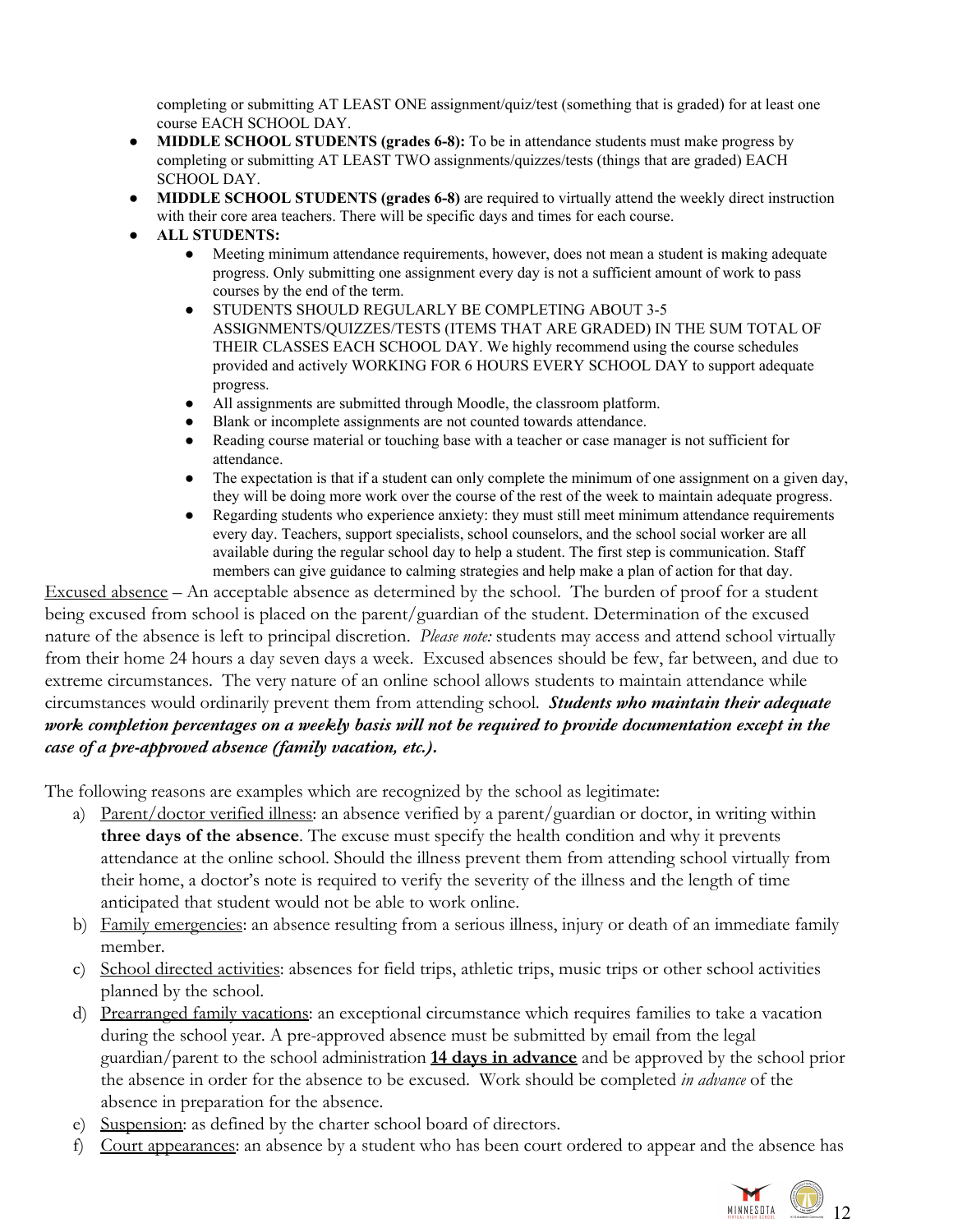been previously arranged by the parent/guardian with the school. Proof of court order and of actual appearance is required to verify this type of absence.

- g) Computer problems: an absence by a student whose computer access is not working. This problem must be resolved within 24 hours. **A maximum of 1 day can be excused for this reason; please refer to the student contract signed at enrollment concerning alternate forms of computer access for students.**
- h) Exceptional circumstances: any other circumstances where permission may be granted at the discretion of the school principal, which is coordinated by the student with the principal, in advance or as the occasion arises. Example would be childbirth, hospitalization, detention center, etc.

**Note:** In almost all cases, online work and adequate progress toward course completion is expected.

Unexcused absence - An absence for reasons that are not recognized by the school authorities as legitimate. Unexcused absences are tracked for truancy and enrollment purposes. After any unexcused absence occurs, students are expected to return to successful completion of coursework in order to avoid truancy consequences and/or losing their enrollment in the charter school. The following are examples of unacceptable reasons for absence:

- a) Car trouble
- b) Over slept; alarm did not work
- c) Shopping
- d) Required to perform duties at home (i.e. babysitting, cleaning, or caring for a relative) that interfere with student's ability to complete schoolwork
- e) Family vacation (not pre-approved); Visiting
- f) Work
- g) No email or call from the parent/guardian verifying the absence
- h) Computer issues of more than one 24 hour period
- i) Personal (no reason given)
- j) Truancy, as defined in this document
- k) Other absences as determined on a case by case basis
- l) Missing required state testing

Extended absences – An absence of more than five consecutive school days. Students who accrue more than **five** consecutive absences must provide documentation for the absences to be considered excused absences. Students who are unable to provide this documentation are subject to attendance and truancy policies. Students who accrue **ten** consecutive absences will be warned that they are jeopardizing their enrollment in the charter school. Students who accrue **fifteen** consecutive unexcused absences will be dropped from the enrollment of the charter school, and, thereafter, would need to complete the enrollment application in order to be admitted back into school. No credit is earned in the time the student is not enrolled.

A student absent for an extended period of time due to illness is eligible for a leave of absence. Parents should contact the principal to make these arrangements. If a student has suffered an extended long term illness and required work has not been completed, the student may request an extension by completing the extension request form seven days prior to the end of the term. The principal has the authority to grant or to deny the extension based on individual student circumstance. The online school's curriculum is available 24 hours a day/seven days a week from any computer.

Truancy – Truancy does not apply to students 18 years old or older. Students under the age of 18 are truant if they do not generate attendance every day of school, which is defined by students logging into their courses and making progress daily.

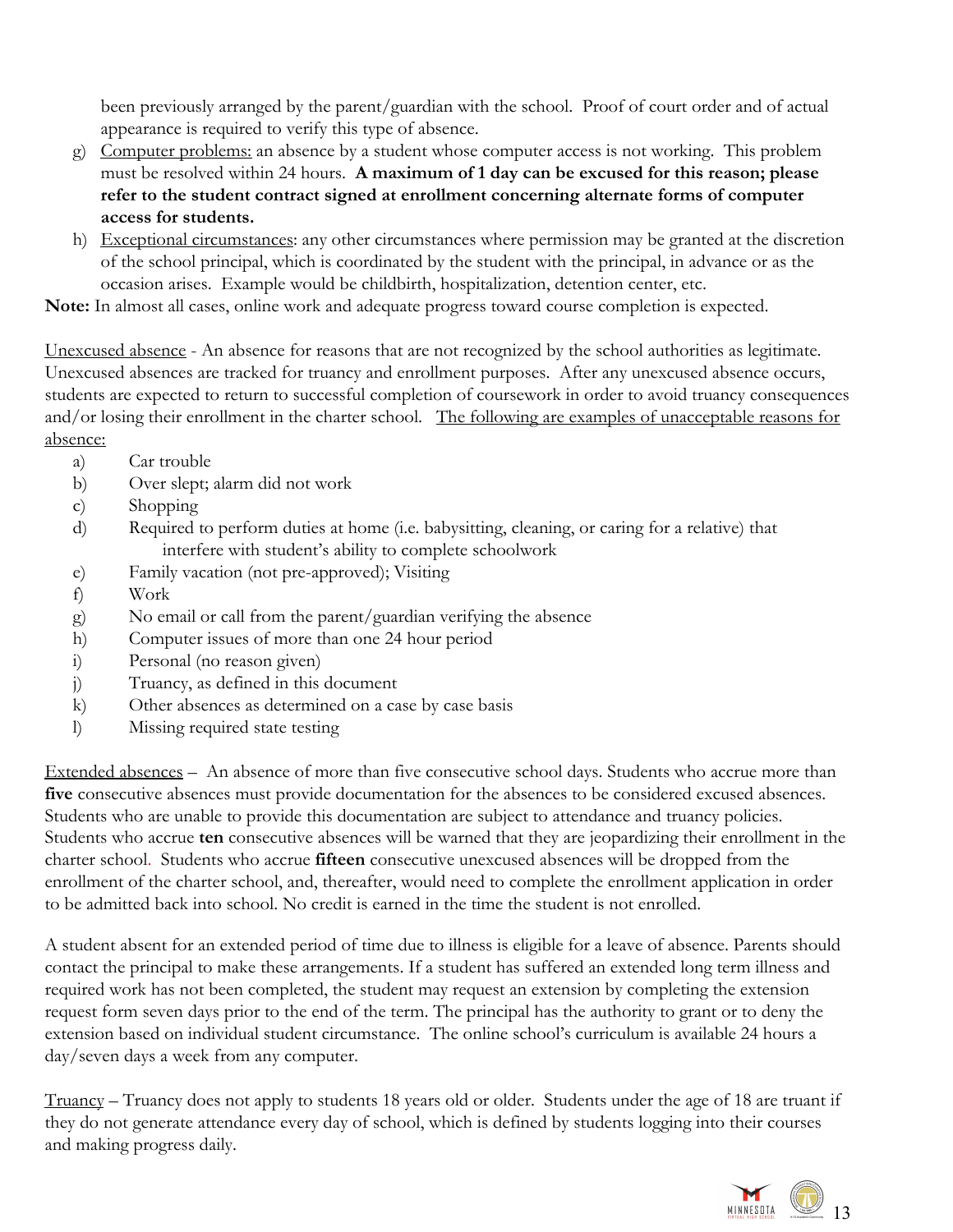# *IV. PROCEDURES*

- <span id="page-13-0"></span>A. In order to make the online system work alongside traditional school attendance policies, a conversion from continuous daily progress over to days absent must occur. Attendance calculations are made each day for all students. This is done by tracking students daily logged time into their coursees and determining the sum of successful work completion for all classes to determine the increase for each student.
	- 1. Students are expected to spend an average of approximately 60 minutes per day, per class in order to meet the school's expectation for attendance and avoid truancy.
	- 2. Students are also expected to make adequate progress in their classes daily to stay on pace to complete their courses by the end of the term.
- B. Enrollment at MN schools requires attendance. By law, students who accrue 15 consecutive unexcused absences are dropped from the charter school enrollment. This policy applies **to all students** regardless of the age of the student. For students who are **18 years of age and older**, truancy does not apply; however, attendance is still monitored in order to comply with the Minnesota Statute concerning enrollment in the charter school.
	- 1. When a student has accrued **five days of consecutive unexcused absences**, the charter school sends notification, via U.S. Mail, to the student and parents/guardians regarding the absences along with the warning that continued absence totally 15 consecutive schools days will result in loss of enrollment in the charter school.
	- 2. When a student has accrued **ten days of consecutive unexcused absences**, the charter school sends notification, via U.S. Mail, to the student and parents/guardians regarding the absences along with the warning that continued absence totally 15 consecutive schools days will result in their loss of enrollment in the charter school.
	- 3. When a student has accrued **15 days of consecutive unexcused absences**, the charter school drops the students from enrollment and sends notification, via U.S. Mail, to the student and parents/guardians of that fact.
- C. For students who are under **18 years of age**, enrollment laws as well as truancy laws apply. The charter school must comply with the truancy procedures of each individual county in which students reside. For truancy, absences are totaled; the absences do not need to be consecutive school days for truancy to be in effect. In addition, the school tracks consecutive absences in order to comply with the Minnesota statutes concerning enrollment.
	- 1. When a student has accrued **three total days of unexcused absences**, the school sends the student and parents/guardians with a warning letter concerning the absences, compulsory education laws, and the fact that the student is considered a continuing truant.
	- 2. Depending on the policies and procedures of a student's county of residence, the student will be referred to the county for early intervention when appropriate for the specific county.
	- 3. When a student has accrued **seven cumulative days of unexcused absences**, the student is considered a habitual truant. The school notifies the student and parents/guardians that the school has filed a truancy offense report with the student's county of residence. The school cooperates with the county from this point forward, and a school official attends court should the need arise.
	- 4. When a student has accrued **ten days of consecutive unexcused absences**, the school sends notification via U.S. Mail to student/parent of student absences along with the warning that continued absence totally 15 consecutive schools days will result in the student's loss of enrollment in the charter school. In addition, the school will notify the student's county worker of the student's jeopardized enrollment.

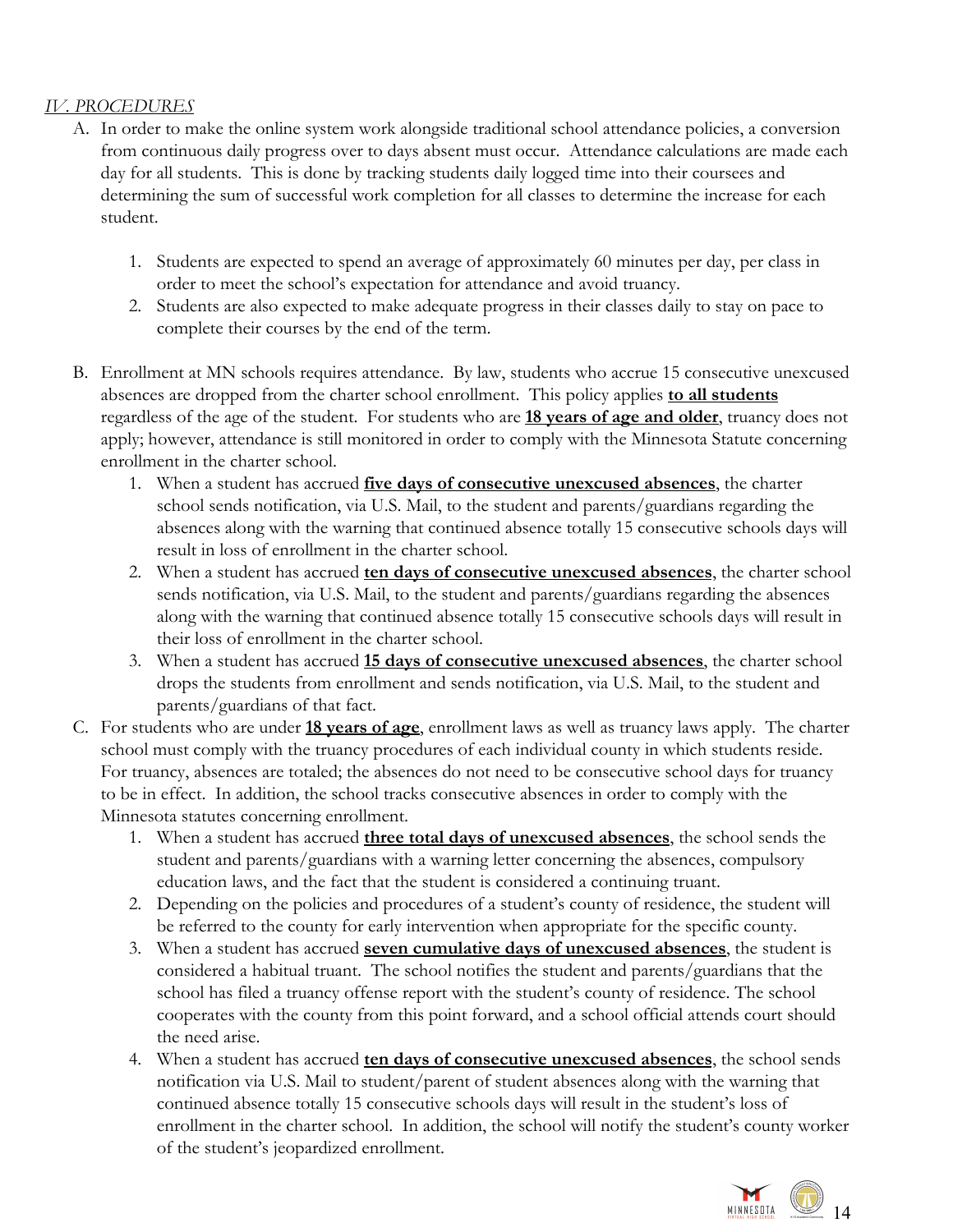5. When a student has accrued **fifteen days of consecutive unexcused absences**, the school is required by Minnesota statute to drop the student from enrollment and sends notification via U.S. Mail to student/parent of that fact. In addition, the school will notify the student's county of the student's change in enrollment status.

### <span id="page-14-0"></span>*V. DISSEMINATION OF POLICY*

Copies of this policy are available to all students and parents. Should the policy be changed in the middle of a school year, students and parents will be notified in a timely manner.

### <span id="page-14-1"></span>**Student Conduct and Discipline**

Student behavior should be based on the respect of others. Students who choose to violate the rules and policies set forth by MNVS will be subject to disciplinary action. The below list includes, but is not limited to, the areas of misconduct to be considered grounds for disciplinary action:

- 1.) Profanity
- 2.) Truancy
- 3.) Failure to complete course work
- 4.) Defiance of authority
- <span id="page-14-2"></span>5.) Violation of district and/or MNVS existing policies

### **Suspension**

Disciplinary actions consist of suspension from the program and courses as determined by district and MNVS administration. Any inappropriate behavior in the instant help chat feature may result in suspension from instant help chat. Students will still be allowed to access their course(s).

### <span id="page-14-3"></span>**State Mandated Testing**

All students enrolled full-time in MNVS are required to participate in the Minnesota Comprehension Assessment series - state mandated graduation tests and annual achievement assessments; and the Career & College Readiness assessment series. Minnesota Testing facilities are located throughout Minnesota. Parents/students are responsible for the transportation to and from testing facilities annually, and when necessary for students required to participate in assessment retakes for the GRAD components of the assessments. Failure to participate in these tests will result in a delay of receiving a diploma, and unexcused absences.

Detailed schedules for the MCA testing window will be updated as they are made available by the MDE. Please note that specific locations and dates for all assessments are communicated via email to families. Parents and students are responsible for identifying and attending the appropriate location for MCA and Career & College Readiness assessments from the schedule provided by MNVS.

### TESTING REQUIREMENTS

# MCA:

Grade 7: Mathematics & Reading Grade 8: Mathematics & Reading Grade 10: Reading Grade 11: Mathematics Grade 11: ACT with Writing

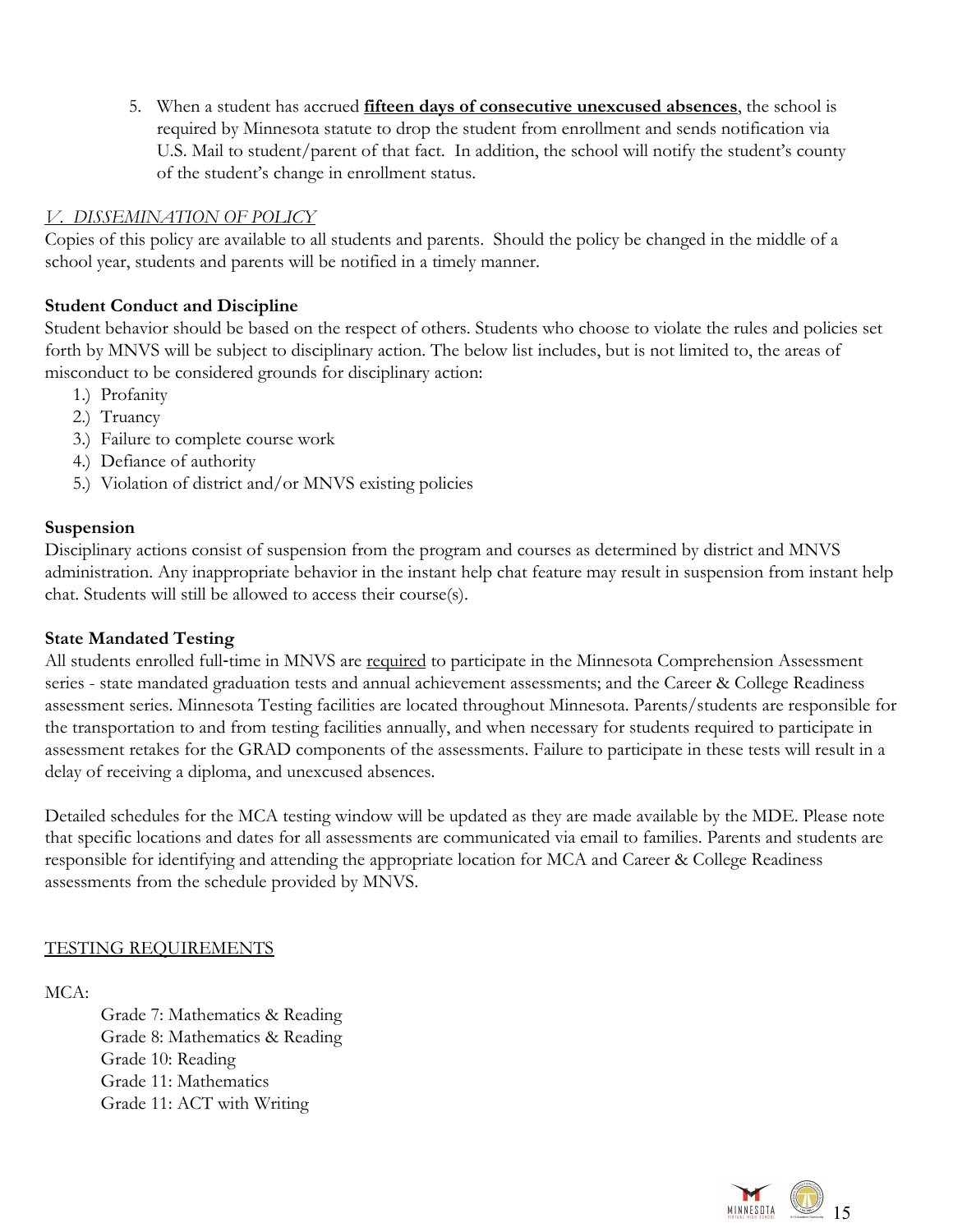Graduating students may also take college and career preparatory exams (i.e. ACT, Accuplacer, ASVAB) as approved by MTS MNVS to meet graduation requirements pursuant to Minnesota State Statute 120B.30. Any questions regarding GRAD retakes or preparatory exams including eligibility and scheduling should be directed to the MNVS school administration.

Further assessment information can be found on the [Minnesota Department of Education website](http://education.state.mn.us/MDE/JustParent/TestReq/).

# <span id="page-15-0"></span>**SUPPLEMENTAL (PART-TIME) ONLINE LEARNING ENROLLMENTS**

Students enrolled full-time in a local school district may elect to enroll in online courses courses equal to a maximum of 50% of their enrollments through an approved online learning provider. School districts and charter schools may not prohibit a student from applying to enroll part-time in online learning. In order to apply, students under 18 must have the written consent of his/her parent or guardian and submit a completed Online Learning Supplemental Notice of Student Registration form accompanied by the MNVS part-time enrollment packet.

### Part-time Enrollment Attendance

Successful students in the supplemental online learning program at Minnesota Virtual High School spend a minimum of one hour each school day online working on each of their courses, making at minimum 1% progress in each course each school day. Although flexibility exists in the online program, students are expected to make adequate progress each week in order to ensure successful completion and full-credit earning. Failure to participate in this course weekly may jeopardize your enrollment in this course.

#### Progress Reporting

The Supplemental Program coordinator will submit progress reports to the local school contact person upon completion of the student's academic term. The student and family may access regular progress reports in the online learning platform through the student gradebook anytime.

#### Final Grades and Submissions

Semester and final grades are submitted to the school counselor within 10 days of the end of the term. Successfully completed MNVS courses carry 1.5 semester credits; credit conversions and graduation requirements do differ between school districts. Contact your school counselor for your local district's graduation requirements and credit conversion.

### <span id="page-15-1"></span>**ACADEMIC GUIDELINES**

### <span id="page-15-2"></span>**Progress Monitoring**

Students and parents may check student progress by logging into the MNVS Classroom and viewing the student gradebook. The Grades link is on the home page for each course in which the student is enrolled. Questions about student progress should be directed to the teacher of a specific course.

Listed information includes: Student Name, Course Name, Course Grade. Assignment Grade, and Percentage Complete.

Course Grade: The course grade accounts for the quantity and quality of work that the student has completed thus far in the course. The Course Grade is the grade that determines the student's final grade at the end of the *grading period.*

Assignment Grade: The assignment grade is the quality of the assignments that have been submitted and graded.

Percent Complete: The percent complete is the percentage of the assignments completed in the course thus far.

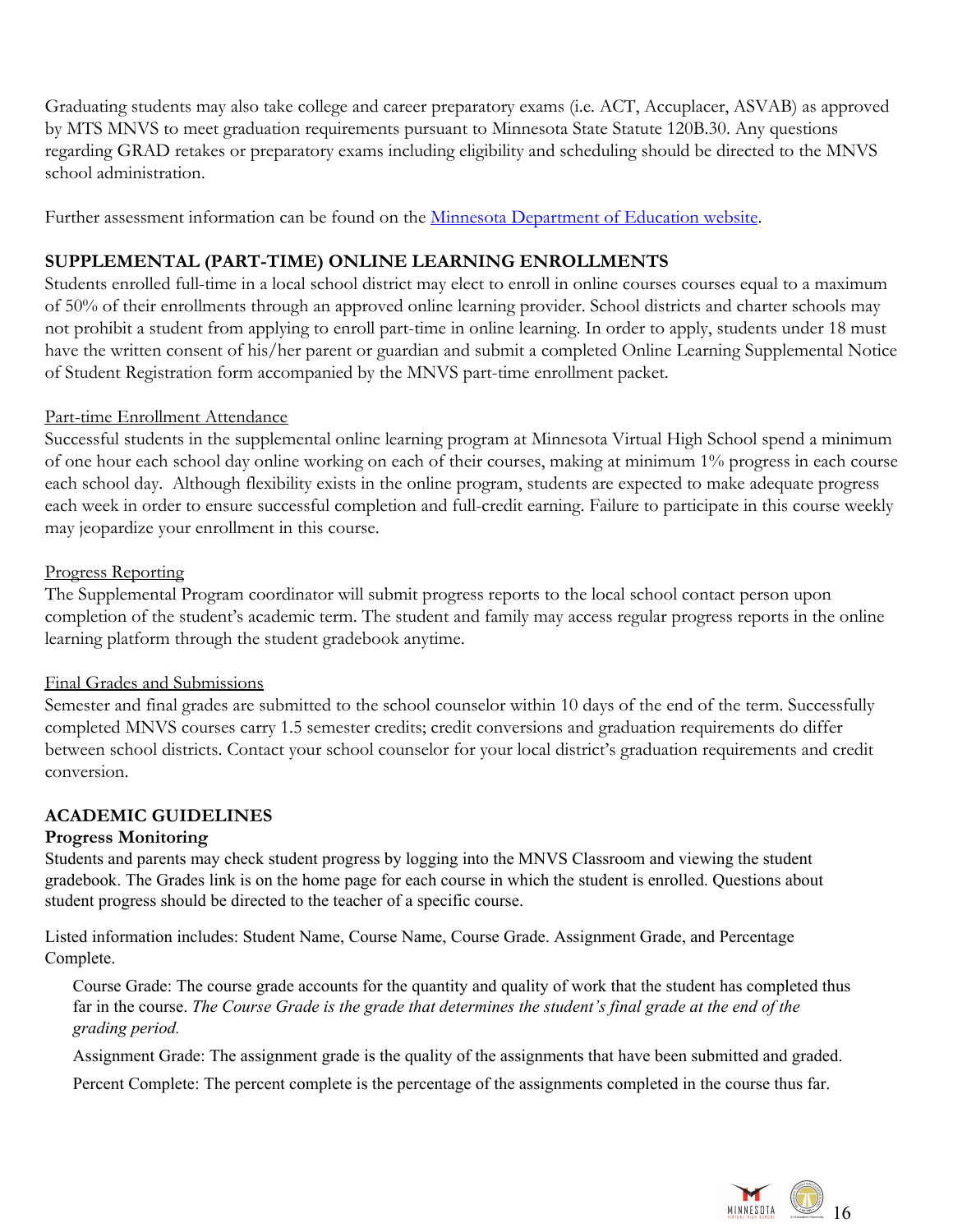To access detailed information for each course click on the "Grades" link; this will expand the screen to the user view and show all graded and upcoming assessments. Click on an individual assignment to view details and teacher feedback.

#### <span id="page-16-0"></span>**Grade Calculation Guide**

| <b>Grade Percentage (range)</b> | Grade         |
|---------------------------------|---------------|
| $93-100%$                       | A             |
| 90-92.9%                        | $A-$          |
| 87-89.9%                        | $B+$          |
| 83-86.9%                        | B             |
| 80-82.9%                        | $B-$          |
| 77-79.9%                        | $C+$          |
| 73-76.9%                        | $\mathcal{C}$ |
| 70-72.9%                        | $C-$          |
| $67 - 69.9\%$                   | $D+$          |
| $63 - 66.9\%$                   | D             |
| $60 - 62.9\%$                   | $D -$         |
| $0-59.9%$                       | F             |

#### <span id="page-16-1"></span>**Reset Procedure**

The following is the recommended procedure for allowing assessment resets.

#### *Homework Assignments and Course Assessments*

Homework assignments, essays, unit quizzes, midterm exams, and final exams may be reset upon student discussion with the course teacher when course assignments and previous course assessments (quizzes) are at a passing level. This includes essay assignments and unit tests in accordance with the plagiarism policy (if applicable).

#### *Academic Integrity*

MNVS expects a full commitment to academic integrity from each of our students. By enrolling in MNVS your commitment to academic integrity as a student at MNVS will be recorded. Should your teacher suspect that cheating or plagiarism has taken place, you may be required to verify your work which can include additional demonstration of mastery such as additional course work, verbal demonstration of comprehension, and proctored exams in school at the MNVS offices.

- a) Your work on each assignment will be completely your own.
- b) Your collaboration with another classmate on any assignment will be pre-approved by your instructor.
- c) You will not practice cheating or plagiarism in any form.
- d) You will not allow others to copy your work.
- <span id="page-16-2"></span>e) You will not misuse content from the Internet.

#### **Plagiarism**

What is it and why does it matter?

Plagiarism is using other people's words, phrases, or ideas without giving them credit. Even if you put someone else's ideas into your own words, you must still give them credit. Plagiarism can also take the form of copying the organization and/or sentence structure of another source. Plagiarism is intellectual theft and is unethical. Many colleges and universities expel students who have been found guilty of plagiarizing.

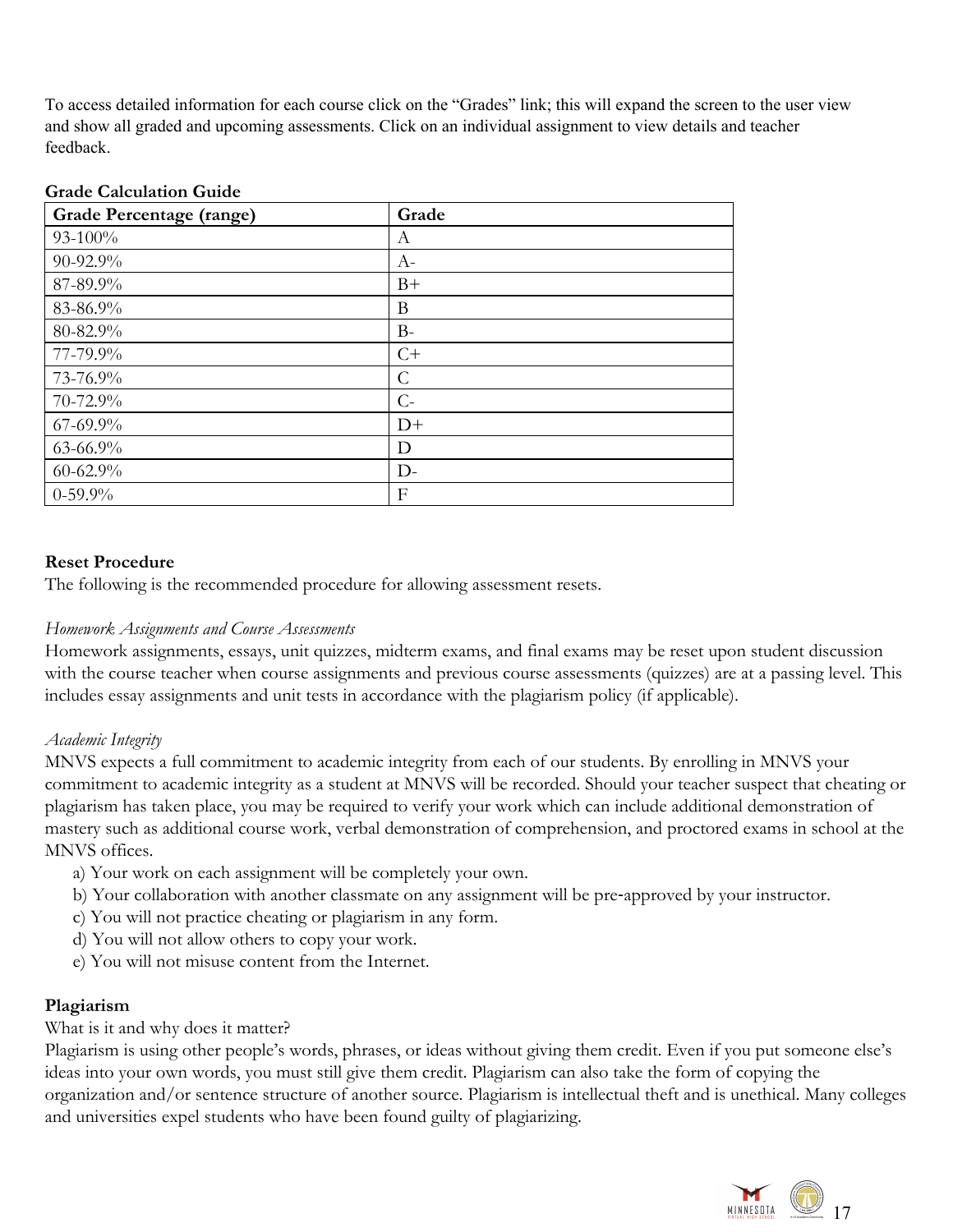When do I need to document sources used in an assignment?

Here are general guidelines that will help you determine if you need to document any sources used in an assignment. If you have any questions about whether you should document a source, ask your teacher before you turn in the assignment.

You need to document your sources in the following situations:

- When you use or refer to someone else's words or ideas from a magazine, book, newspaper, song, TV program, movie, Web site, computer program, or any other format.
- When you copy the exact words from a source.
- When you paraphrase or summarize someone else's words or ideas.
- When you copy or reprint any diagrams, charts, illustrations, or pictures.

You do NOT need to document sources in these situations:

- When you write from your own experiences, observations, or insights.
- When you write about your own conclusions about a subject or event.
- When you are using "common knowledge" that can be found in several sources. An example of common knowledge is: "George Washington was the first president of the United States." This is a fact that is found in several sources.

How do I document sources in my assignment?

If you have any questions about documenting sources in an assignment, ask your teacher before you turn in the assignment. Also, here are links to information about MLA documentation style, which is the format that many MNVS teachers prefer:

http://owl.english.purdue.edu/owl/resource/747/01/

http://www.wisc.edu/writing/Handbook/DocMLA.html

<span id="page-17-0"></span>http://campusgw.library.cornell.edu/newhelp/res\_strategy/citing/mla.html

# *Consequences for Plagiarizing at Minnesota Virtual High School*

If a student plagiarizes an assignment in whole or in part, (s)he may retake the assignment for 50% credit. Notation of the plagiarism will be documented in the student's MNVS permanent record. If the student should plagiarize another assignment in any subsequent class or subsequent term, (s)he may receive a zero for the assignment with no chance of retaking it. An additional offense may result in a failing grade for the course. The school district will be notified regarding each occurrence of plagiarism and appropriate disciplinary action will be taken. *When in doubt, ask your teacher!*

# <span id="page-17-1"></span>**TECHNOLOGY AWARENESS**

Along with global access comes availability of materials that may not be considered appropriate in the classroom. However, on a global network it is impossible to control all the materials. Ultimately, **staff and students** are responsible for compliance with the established standards when using media and informational resources.

# <span id="page-17-2"></span>**MTS MNVS Internet Use Policy**

**Staff and Students** are responsible for good behavior on school computer networks just as they are in a classroom. Communications on the network are often public in nature. General school rules for behavior and communications apply. Internet access is *required* for all MNVS students. MNVS assumes no responsibility for any phone charges, line costs or usage fees for connectivity to the Internet.

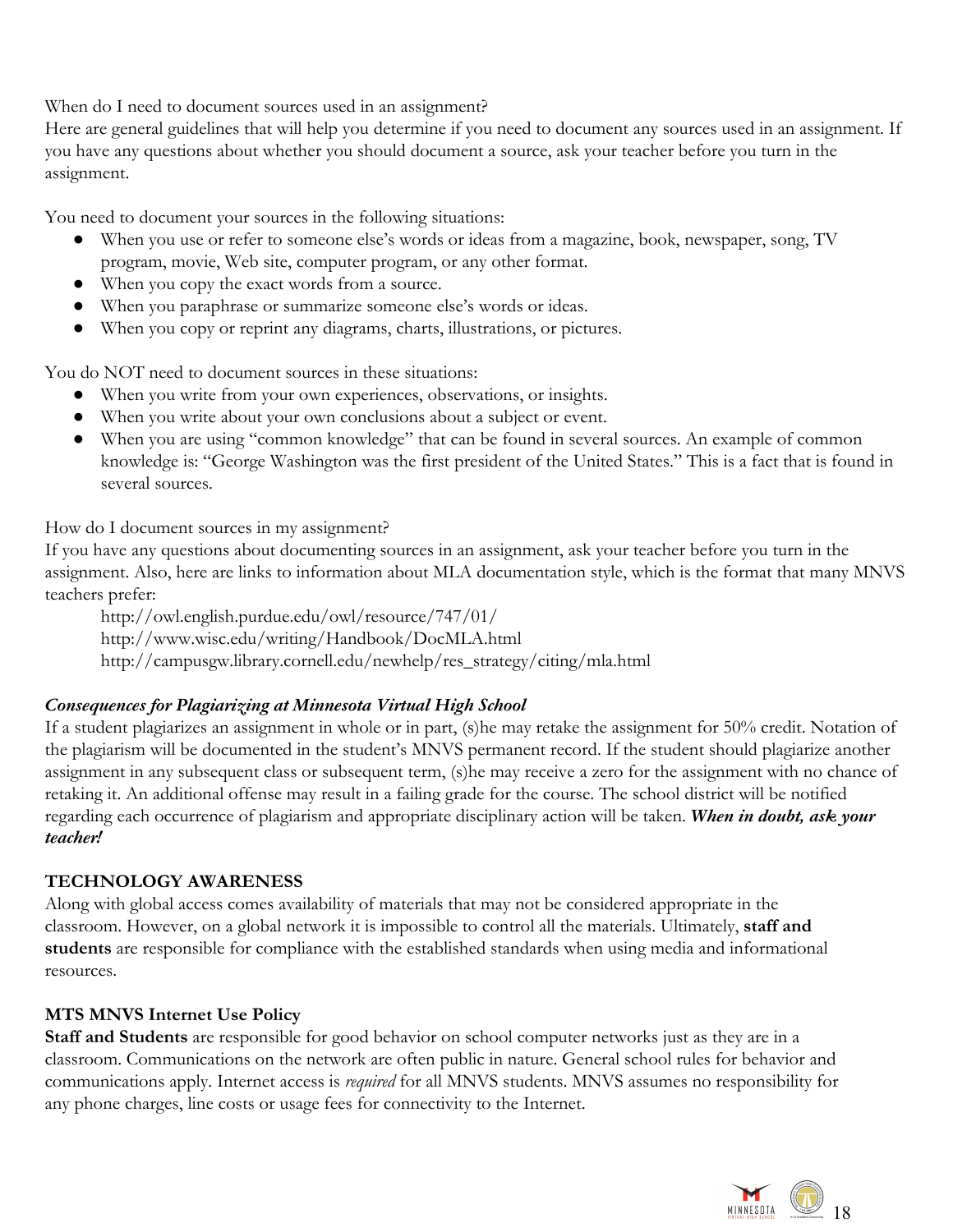Access is provided for **staff and students** to communicate and conduct research with others in relation to school activities in compliance with 1998, SB230, an Act relating to technology use, KAR 701.5:120 and the Children's Internet Protection Act (CIPA) signed into law on December 21, 2000. Access to network services is given to staff and students who agree to act in a considerate and responsible manner. Access is a privilege, not a right. Therefore, based upon the acceptable use guidelines outlined in this document, the directors will deem what are appropriate: email uses, internet resources, and use of school/district resources. Their decisions are final. The director will instruct the systems engineer to deny, revoke, or suspend specific student user accounts, and reconfigure proxy-server and filtering settings. Further disciplinary actions will fall within the discretion of the directors.

The user is expected to abide by the following network and communication rules:

- Do not use the network in such a way that would disrupt the use of the network by other users.
- Do not exchange passwords or access other's network accounts. The user is responsible for the security of his/her own password.
- Do not attempt unauthorized access, including so-called "Hacking" and other unlawful activities onto network or computer system configurations or bypass security programs to change settings or access. Violations of this rule will be considered vandalism.
- "Cyber Bullying" will not be tolerated.
- Do not use for commercial activities by for-profit organizations, product promotions, political lobbying, or illegal activities.
- Do not use public property for personal gain (this is considered a felony and is subject to prosecution).
- Do not violate copyright policies on software sharing or authorship of electronic information
- Do not access, download, transmit, send or attach documents containing inappropriate matter on the internet and World Wide Web harmful to minors (pornographic, obscene, or sexually explicit, threatening, harassing materials).
- Do not access, copy or transmit another's messages without permission.
- *The school is not responsible for loss or damage to a file due to unauthorized access or usage.*

# **Violation of any of the rules and responsibilities will result in a loss of access and may result in other disciplinary or legal actions.**

### <span id="page-18-0"></span>**Security Information**

All the data you provide to us is protected to ensure both the privacy and security of your data. MNVS uses state-of-the art technology to keep your personal information as secure as possible to ensure that no one will be able to tamper with, intercept, or access your data. Remember to keep your account information private and secure.

# <span id="page-18-1"></span>**Netiquette**

Netiquette is etiquette, or appropriate behavior and manners on the internet. When using the Internet, there are widely accepted rules and behaviors to follow. At times being online can feel "pretend" because you cannot see the person you are communicating with. It is important to make a positive impression, and to maintain that behavior as an online student.

How you interact and behave online is seen by both instructors and students. Students must remember they are dealing with "real" people online and they should use the same manners they would use in a traditional school setting. It also important to note that once students log in to their school accounts, all communication via chat and email are recorded.

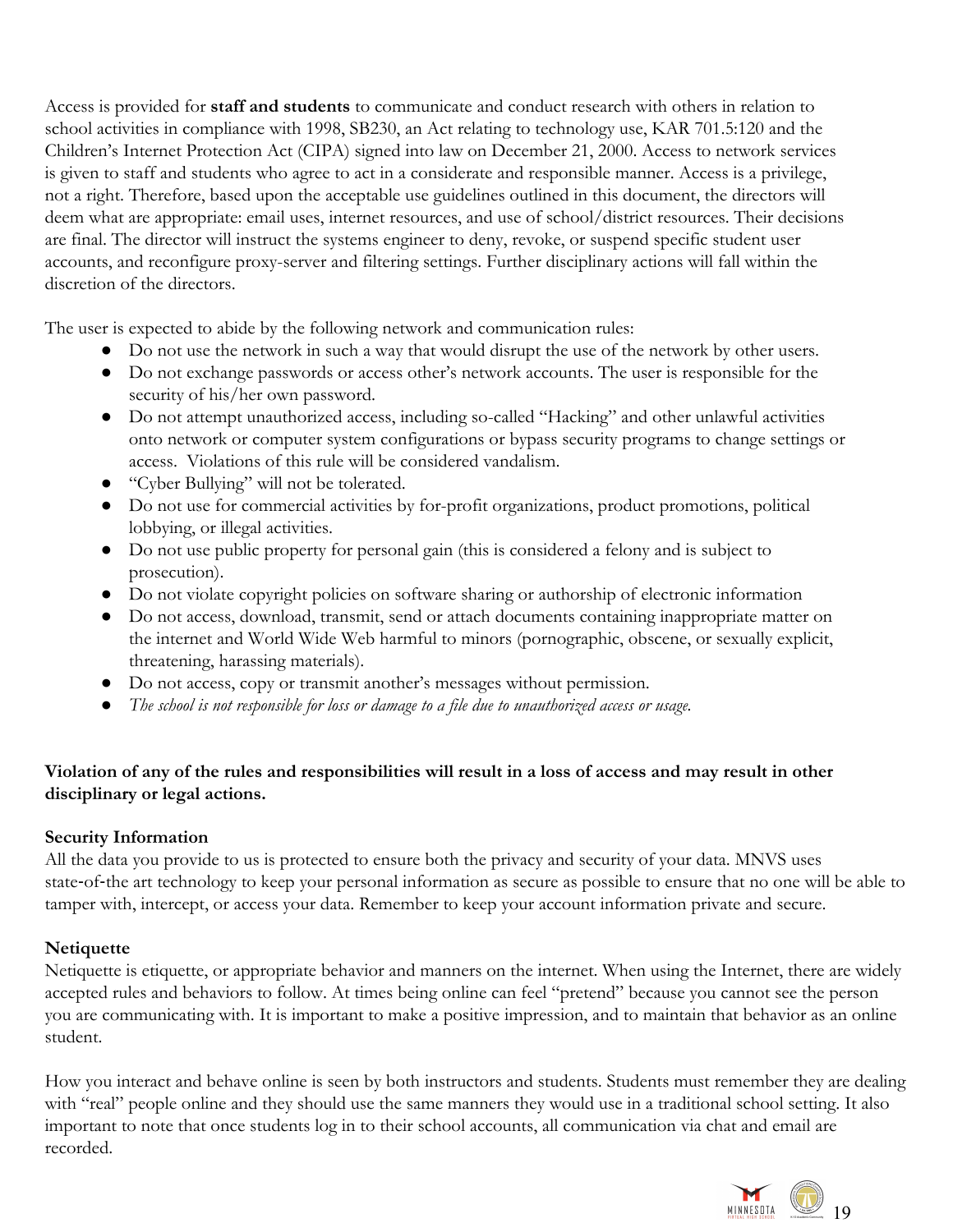Below are some general netiquette guidelines to follow:

● **Remember the person on the other end of the computer.**

Students are responsible for good behavior while logged into the MNVS online learning platform, just as they are in a traditional school building. Always use a computer in a way that shows consideration and respect. It is illegal to use obscene, profane, threatening, or disrespectful language.

Do not threaten or disrespect an instructor or administrator. These actions not only violate the MNVS's policy, but may violate penal laws in the United States. (f.s. 847.001 Obscene Literature; Profanity).

# Think before you send or submit.

It is illegal to create harmful computer viruses. This violates the privacy of others. Never transmit or publish any information or content that you think will be harmful. This violates school policy and also violates penal laws in the United States. (f.s. 815 Computer-Related Crimes). Never publish any information, software, or content that violates the rights of others.

# ● **Be respectful.**

Never view files that were not intended for your use.

Post discussion board threads that are a reflection of your understanding of the topic at hand in a respectful and intellectual manner.

Write in complete sentences with proper grammar. Remember that writing in all CAPS reflects a yelling tone and is both disrespectful and inappropriate in online communication. Instead, use *italics* when you are making a particularly important point.

● **The internet is not private.**

While MNVS works to ensure data privacy, email must not always be considered private. Never say anything via email that you wouldn't mind seeing on the school bulletin board or in the local newspaper.

The information that you put on the internet, whether in school or outside of school (e.g. social networking), exists forever.

# ● **Many websites and pages are copyrighted.**

Do not violate the terms and conditions of any web site you access.

Always cite the works of others that you use in discussions, conversations, and the course work you submit.

● **Do not** give out personal information to non-MNVS staff. For example, you should not share the following outside of school: Your full name, home phone number, home address, email

# <span id="page-19-0"></span>**TECHNICAL REQUIREMENTS**

The Minnesota Virtual High School online Classroom provides a rich, interactive experience for students. It is recommended that before you get started you should have the minimum hardware and software requirements.

- 1. High-speed Internet connection (DSL or Cable recommended); 128Kbps per simultaneous workstation
- 2. Operating System
	- a. Windows XP Home or Professional (SP3) or newer **or** Mac OS 10.6 X and greater
	- b. Chrome OS
	- c. 1 GHz processor or faster
- 3. 1 GB RAM
- 4. 1024 X 768 resolution (1280x1024 recommended)
- 5. 16-bit audio adapter and speakers or headphones
- 6. Internet Browsers:
	- a. Internet Explorer 8.0 or greater **or**
	- b. Safari 5.0.x (Mac OS 10.6.X only); Safari 5.1.x (MAC OS 10.6.X, 10.7.X only); Safari 6.x **or**
	- c. Firefox 19 and above **or**
	- d. Google Chrome 25 and above
- 7. Required Plug-ins:

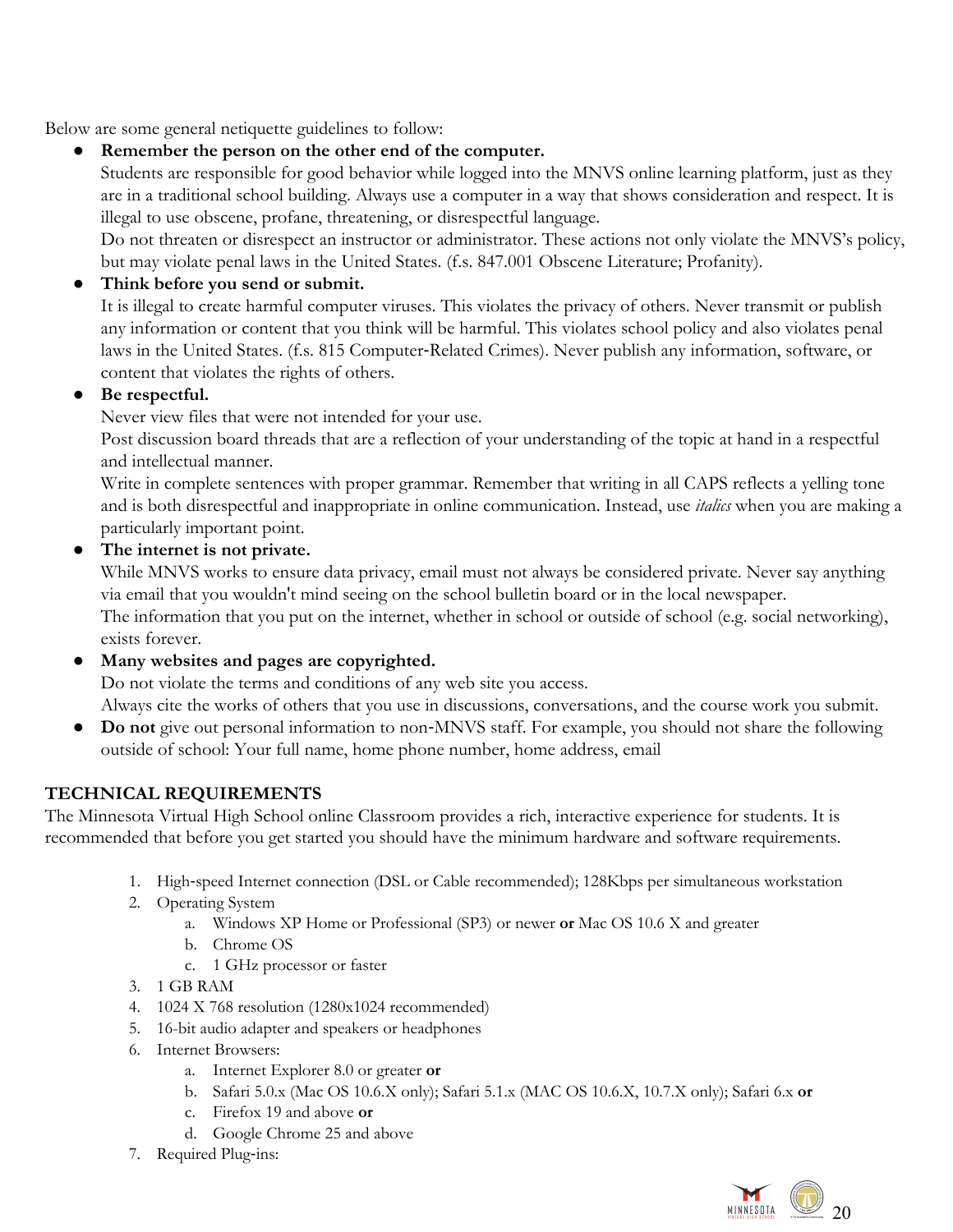- a. Internet Explorer web browsers must have ActiveX controls and JavaScript enabled
- b. Popup blockers must be disabled or configured property in order to run courseware successfully
- c. Enable cookies in order to run courseware properly
- d. Adobe Flash Player 13.1 or higher
- e. Adobe Shockwave Player version 12.1 or higher
- f. Adobe Acrobat Reader 7.0 or higher
- g. Sun Java
- 8. Possible Required System Modifications:
	- a. Disabling of security firewall
		- b. Creating pass-through to \*.mnvirtualhsclassroom.org for all filter and proxy servers
			- i. Port 80: Standard HTTP port for web page access
			- ii. Port 443: Must be open for HTTPS for an SSL connection (Secure Sockets Layer)
		- c. Disabling of pop-up blockers or adding the above domain to the allow list
- 9. Compatible Software
	- a. Software Suite offline lessons will utilize the following file types: .doc, .xls, and .ppt
		- i. Several software suites are available for Windows, Macintosh OS, and ChromeBooks, including:
			- 1. iWord (Macintosh)
			- 2. Microsoft Office (Windows or Macintosh)
			- 3. Open Office (Windows or Macintosh)
			- 4. Google Docs (ChromeBooks)
	- b. Video files will be available in the following formats: .mov, .mpg, .mpeg
	- c. Mobile ready courses require an iPad 2 or greater, running iOS 6.0+

**Note:** The MNVS online classroom does not utilize local hard-disk storage, so you are free to access the system on any number of different computers including school or home.

\*Please be aware that you may require the services of a network administrator who can configure firewall rules, install software, and address other technical issues. As enhancements to the platform are incorporated, updated technical requirements will be made available to all MNVS participants.

Click here to access the System [Requirements](https://support.plato.com/Edmentum_Knowledge_Base/System_Requirements_Checker) Checker.

#### <span id="page-20-0"></span>**Enrollment Information for LAP/ELL students**

### **Entrance Criteria**

Incoming students who have a home language other than English are given the WAPT English proficiency placement test to determine eligibility for entrance into EL services. If a student enters with an ACCESS score from another district, this score is used instead to determine eligibility. The chart below details the criteria for entrance into EL services based on these scores. If the results of this placement test assign an English proficiency level that meets the entrance criteria, that level will be used to recommend students to a school with an EL program and determine the appropriate level of service. School staff will also evaluate data such as evidence of past participation in EL programs, MCA/MAP assessment data, and Classroom performance to determine level of service.